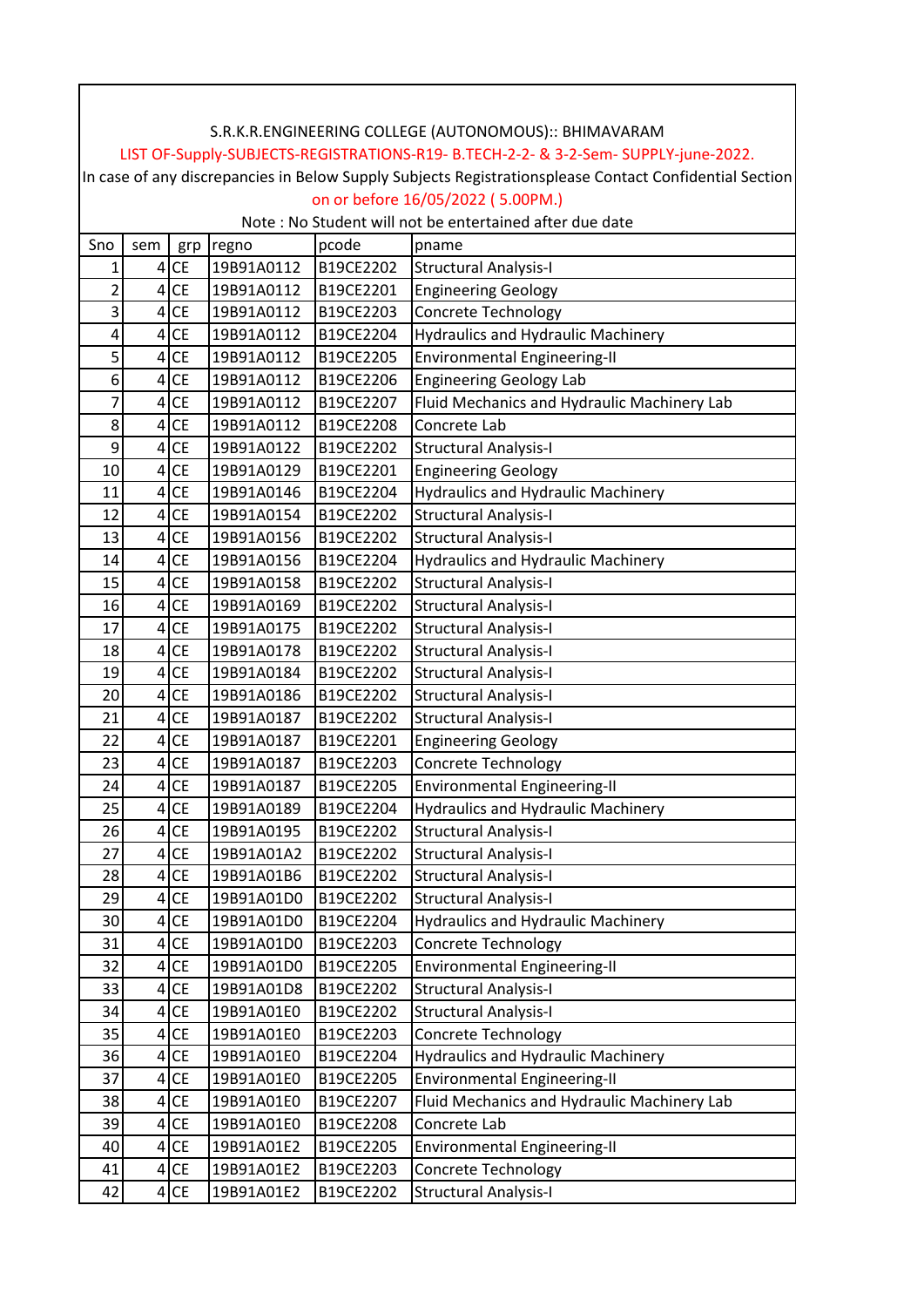|     | S.R.K.R.ENGINEERING COLLEGE (AUTONOMOUS):: BHIMAVARAM                                                  |           |            |           |                                                 |  |  |  |  |  |
|-----|--------------------------------------------------------------------------------------------------------|-----------|------------|-----------|-------------------------------------------------|--|--|--|--|--|
|     | LIST OF-Supply-SUBJECTS-REGISTRATIONS-R19- B.TECH-2-2- & 3-2-Sem- SUPPLY-june-2022.                    |           |            |           |                                                 |  |  |  |  |  |
|     | In case of any discrepancies in Below Supply Subjects Registrationsplease Contact Confidential Section |           |            |           |                                                 |  |  |  |  |  |
|     | on or before 16/05/2022 (5.00PM.)                                                                      |           |            |           |                                                 |  |  |  |  |  |
|     | Note : No Student will not be entertained after due date                                               |           |            |           |                                                 |  |  |  |  |  |
| Sno | sem                                                                                                    | grp       | regno      | pcode     | pname                                           |  |  |  |  |  |
| 43  | $\vert 4 \vert$                                                                                        | CE        | 19B91A01E4 | B19CE2204 | <b>Hydraulics and Hydraulic Machinery</b>       |  |  |  |  |  |
| 44  | $\vert 4 \vert$                                                                                        | <b>CE</b> | 19B91A01G1 | B19CE2205 | <b>Environmental Engineering-II</b>             |  |  |  |  |  |
| 45  | 4 <sup>1</sup>                                                                                         | <b>CE</b> | 19B91A01H1 | B19CE2202 | <b>Structural Analysis-I</b>                    |  |  |  |  |  |
| 46  |                                                                                                        | $4$ CE    | 19B91A01H5 | B19CE2202 | <b>Structural Analysis-I</b>                    |  |  |  |  |  |
| 47  | $\overline{4}$                                                                                         | <b>CE</b> | 19B91A01I0 | B19CE2202 | <b>Structural Analysis-I</b>                    |  |  |  |  |  |
| 48  | $\vert 4 \vert$                                                                                        | <b>CE</b> | 19B91A01I0 | B19CE2205 | Environmental Engineering-II                    |  |  |  |  |  |
| 49  | 4                                                                                                      | CE        | 19B91A01I0 | B19CE2204 | <b>Hydraulics and Hydraulic Machinery</b>       |  |  |  |  |  |
| 50  |                                                                                                        | $4$ CE    | 19B91A01I0 | B19CE2203 | <b>Concrete Technology</b>                      |  |  |  |  |  |
| 51  |                                                                                                        | $4$ EEE   | 19B91A0201 | B19EE2203 | <b>Signals and Systems</b>                      |  |  |  |  |  |
| 52  |                                                                                                        | $4$ EEE   | 19B91A0210 | B19CS2209 | OOPs through JAVA                               |  |  |  |  |  |
| 53  |                                                                                                        | $4$ EEE   | 19B91A0213 | B19HS2201 | Management and Organizational Behavior          |  |  |  |  |  |
| 54  | 4 <sup>1</sup>                                                                                         | EEE       | 19B91A0213 | B19ME2207 | <b>Prime Movers and Pumps</b>                   |  |  |  |  |  |
| 55  |                                                                                                        | $4$ EEE   | 19B91A0213 | B19EE2201 | <b>Electrical Machines-I</b>                    |  |  |  |  |  |
| 56  |                                                                                                        | $4$ EEE   | 19B91A0213 | B19EE2202 | Digital Electronics and Logic Design            |  |  |  |  |  |
| 57  |                                                                                                        | $4$ EEE   | 19B91A0216 | B19EE2203 | Signals and Systems                             |  |  |  |  |  |
| 58  |                                                                                                        | $4$ EEE   | 19B91A0218 | B19EE2203 | <b>Signals and Systems</b>                      |  |  |  |  |  |
| 59  | 4 <sup>1</sup>                                                                                         | EEE       | 19B91A0221 | B19EE2203 | <b>Signals and Systems</b>                      |  |  |  |  |  |
| 60  |                                                                                                        | $4$ EEE   | 19B91A0221 | B19EE2201 | <b>Electrical Machines-I</b>                    |  |  |  |  |  |
| 61  |                                                                                                        | $4$ EEE   | 19B91A0221 | B19ME2207 | <b>Prime Movers and Pumps</b>                   |  |  |  |  |  |
| 62  |                                                                                                        | $4$ EEE   | 19B91A0221 | B19CS2209 | OOPs through JAVA                               |  |  |  |  |  |
| 63  |                                                                                                        | $4$ EEE   | 19B91A0237 | B19EE2203 | <b>Signals and Systems</b>                      |  |  |  |  |  |
| 64  |                                                                                                        | $4$ EEE   | 19B91A0239 | B19EE2203 | Signals and Systems                             |  |  |  |  |  |
| 65  |                                                                                                        | $4$ EEE   | 19B91A0247 | B19EE2203 | <b>Signals and Systems</b>                      |  |  |  |  |  |
| 66  | $\overline{4}$                                                                                         | EEE       | 19B91A0249 | B19EE2203 | <b>Signals and Systems</b>                      |  |  |  |  |  |
| 67  |                                                                                                        | 4 EEE     | 19B91A0249 | B19EE2202 | Digital Electronics and Logic Design            |  |  |  |  |  |
| 68  |                                                                                                        | $4$ EEE   | 19B91A0249 | B19HS2201 | Management and Organizational Behavior          |  |  |  |  |  |
| 69  |                                                                                                        | $4$ EEE   | 19B91A0249 | B19CS2209 | OOPs through JAVA                               |  |  |  |  |  |
| 70  |                                                                                                        | $4$ EEE   | 19B91A0249 | B19ME2207 | <b>Prime Movers and Pumps</b>                   |  |  |  |  |  |
| 71  |                                                                                                        | $4$ EEE   | 19B91A0259 | B19EE2203 | Signals and Systems                             |  |  |  |  |  |
| 72  |                                                                                                        | $4$ EEE   | 19B91A0260 | B19EE2203 | <b>Signals and Systems</b>                      |  |  |  |  |  |
| 73  |                                                                                                        | $4$ EEE   | 19B91A0263 | B19EE2203 | Signals and Systems                             |  |  |  |  |  |
| 74  |                                                                                                        | $4$ EEE   | 19B91A0265 | B19EE2203 | <b>Signals and Systems</b>                      |  |  |  |  |  |
| 75  |                                                                                                        | $4$ EEE   | 19B91A0265 | B19EE2201 | <b>Electrical Machines-I</b>                    |  |  |  |  |  |
| 76  |                                                                                                        | $4$ EEE   | 19B91A0265 | B19ME2207 | <b>Prime Movers and Pumps</b>                   |  |  |  |  |  |
| 77  |                                                                                                        | $4$ EEE   | 19B91A0265 | B19EE2204 | Electrical Measurements and Instrumentation Lab |  |  |  |  |  |
| 78  |                                                                                                        | $4$ EEE   | 19B91A0265 | B19ME2208 | Thermal Prime movers Lab                        |  |  |  |  |  |
| 79  |                                                                                                        | $4$ EEE   | 19B91A0273 | B19CS2209 | OOPs through JAVA                               |  |  |  |  |  |
| 80  |                                                                                                        | $4$ EEE   | 19B91A0273 | B19EE2202 | Digital Electronics and Logic Design            |  |  |  |  |  |
| 81  |                                                                                                        | $4$ EEE   | 19B91A0273 | B19EE2201 | <b>Electrical Machines-I</b>                    |  |  |  |  |  |
| 82  |                                                                                                        | $4$ EEE   | 19B91A0273 | B19EE2203 | <b>Signals and Systems</b>                      |  |  |  |  |  |
| 83  |                                                                                                        | $4$ EEE   | 19B91A0293 | B19EE2203 | <b>Signals and Systems</b>                      |  |  |  |  |  |
| 84  |                                                                                                        | $4$ EEE   | 19B91A0295 | B19EE2203 | <b>Signals and Systems</b>                      |  |  |  |  |  |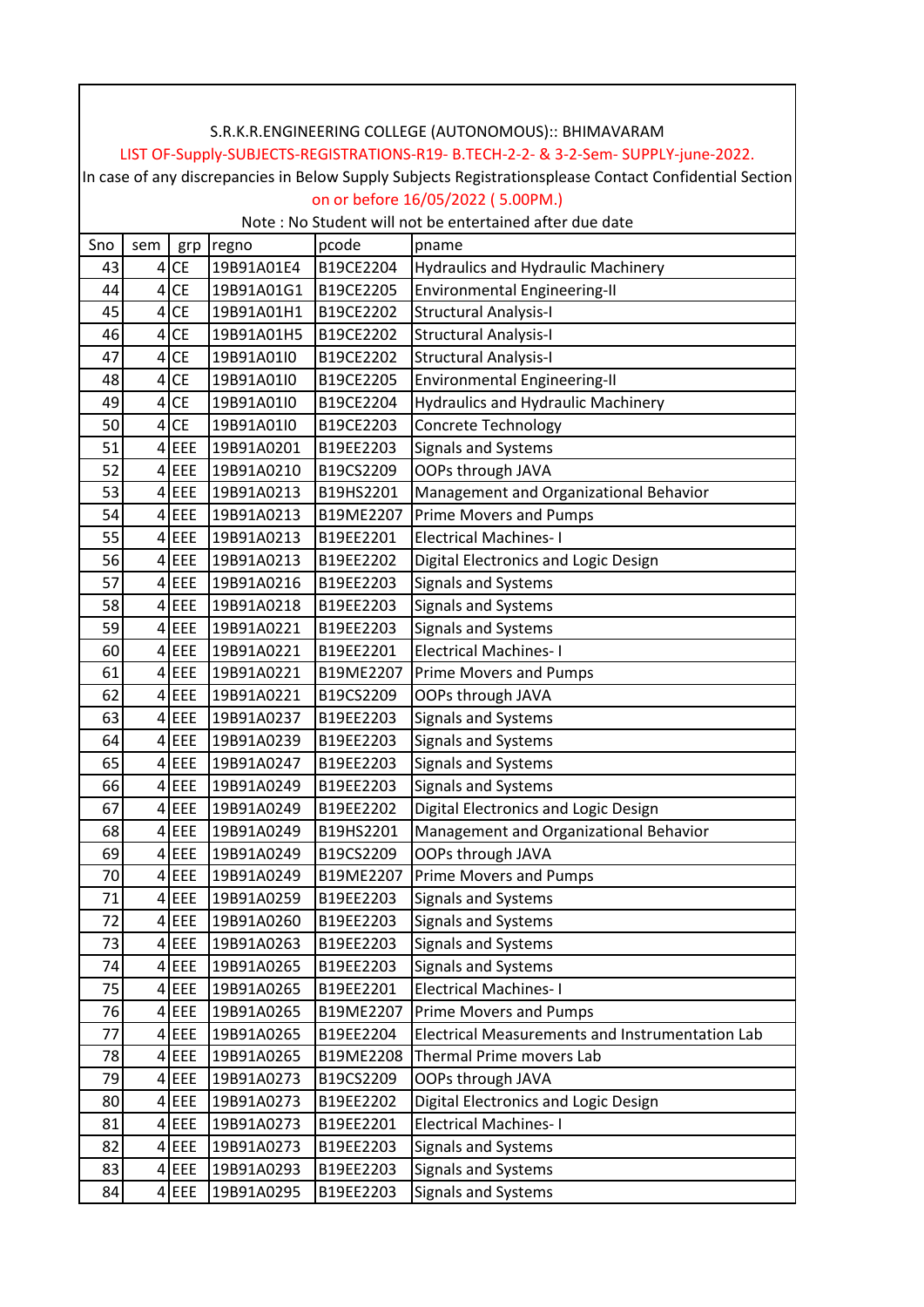|          | S.R.K.R.ENGINEERING COLLEGE (AUTONOMOUS):: BHIMAVARAM                                                                                       |                |                          |                        |                                                                         |  |  |  |  |  |
|----------|---------------------------------------------------------------------------------------------------------------------------------------------|----------------|--------------------------|------------------------|-------------------------------------------------------------------------|--|--|--|--|--|
|          |                                                                                                                                             |                |                          |                        |                                                                         |  |  |  |  |  |
|          | LIST OF-Supply-SUBJECTS-REGISTRATIONS-R19- B.TECH-2-2- & 3-2-Sem- SUPPLY-june-2022.                                                         |                |                          |                        |                                                                         |  |  |  |  |  |
|          | In case of any discrepancies in Below Supply Subjects Registrationsplease Contact Confidential Section<br>on or before 16/05/2022 (5.00PM.) |                |                          |                        |                                                                         |  |  |  |  |  |
|          | Note: No Student will not be entertained after due date                                                                                     |                |                          |                        |                                                                         |  |  |  |  |  |
| Sno      | sem                                                                                                                                         |                |                          | pcode                  |                                                                         |  |  |  |  |  |
| 85       |                                                                                                                                             | grp<br>$4$ EEE | regno<br>19B91A0295      | B19EE2201              | pname<br><b>Electrical Machines-I</b>                                   |  |  |  |  |  |
| 86       | 4 <sup>1</sup>                                                                                                                              | EEE            | 19B91A0295               | B19CS2209              | OOPs through JAVA                                                       |  |  |  |  |  |
| 87       |                                                                                                                                             | $4$ EEE        | 19B91A0295               | B19HS2201              |                                                                         |  |  |  |  |  |
| 88       |                                                                                                                                             | $4$ EEE        | 19B91A0295               | B19ME2207              | Management and Organizational Behavior<br><b>Prime Movers and Pumps</b> |  |  |  |  |  |
| 89       |                                                                                                                                             | $4$ EEE        | 19B91A0295               | B19MC2202              | Professional Ethics and Human Values                                    |  |  |  |  |  |
| 90       |                                                                                                                                             | $4$ EEE        | 19B91A0298               | B19CS2209              | OOPs through JAVA                                                       |  |  |  |  |  |
| 91       | 4 <sup>1</sup>                                                                                                                              | EEE            | 19B91A0298               | B19EE2201              | <b>Electrical Machines-I</b>                                            |  |  |  |  |  |
| 92       |                                                                                                                                             | $4$ EEE        | 19B91A0298               | B19EE2203              |                                                                         |  |  |  |  |  |
|          |                                                                                                                                             | $4$ EEE        |                          |                        | <b>Signals and Systems</b>                                              |  |  |  |  |  |
| 93<br>94 |                                                                                                                                             | $4$ EEE        | 19B91A0298<br>19B91A02B0 | B19EE2202<br>B19EE2201 | Digital Electronics and Logic Design<br><b>Electrical Machines-I</b>    |  |  |  |  |  |
|          |                                                                                                                                             | $4$ EEE        |                          | B19ME2207              |                                                                         |  |  |  |  |  |
| 95       |                                                                                                                                             |                | 19B91A02B0               |                        | <b>Prime Movers and Pumps</b>                                           |  |  |  |  |  |
| 96       | 4 <sup>1</sup>                                                                                                                              | EEE            | 19B91A02C0               | B19ME2207              | <b>Prime Movers and Pumps</b>                                           |  |  |  |  |  |
| 97       |                                                                                                                                             | $4$ EEE        | 19B91A02C0               | B19HS2201              | Management and Organizational Behavior                                  |  |  |  |  |  |
| 98       |                                                                                                                                             | $4$ EEE        | 19B91A02C0               | B19CS2209              | OOPs through JAVA                                                       |  |  |  |  |  |
| 99       |                                                                                                                                             | $4$ EEE        | 19B91A02C0               | B19EE2203              | Signals and Systems                                                     |  |  |  |  |  |
| 100      |                                                                                                                                             | $4$ EEE        | 19B91A02C2               | B19EE2203              | <b>Signals and Systems</b>                                              |  |  |  |  |  |
| 101      | 4 <sup>1</sup>                                                                                                                              | EEE            | 19B91A02C2               | B19EE2202              | Digital Electronics and Logic Design                                    |  |  |  |  |  |
| 102      |                                                                                                                                             | $4$ EEE        | 19B91A02C2               | B19EE2201              | <b>Electrical Machines-I</b>                                            |  |  |  |  |  |
| 103      |                                                                                                                                             | $4$ EEE        | 19B91A02C2               | B19CS2209              | OOPs through JAVA                                                       |  |  |  |  |  |
| 104      |                                                                                                                                             | $4$ EEE        | 19B91A02C2               | B19ME2207              | <b>Prime Movers and Pumps</b>                                           |  |  |  |  |  |
| 105      |                                                                                                                                             | $4$ EEE        | 19B91A02C9               | B19EE2203              | <b>Signals and Systems</b>                                              |  |  |  |  |  |
| 106      |                                                                                                                                             | $4$ EEE        | 19B91A02D2               | B19EE2201              | <b>Electrical Machines-I</b>                                            |  |  |  |  |  |
| 107      |                                                                                                                                             | $4$ EEE        | 19B91A02D2               | B19ME2207              | Prime Movers and Pumps                                                  |  |  |  |  |  |
| 108      | $\vert 4 \vert$                                                                                                                             | EEE            | 19B91A02E2               | B19CS2209              | OOPs through JAVA                                                       |  |  |  |  |  |
| 109      |                                                                                                                                             | 4 EEE          | 19B91A02E3               | B19ME2207              | <b>Prime Movers and Pumps</b>                                           |  |  |  |  |  |
| 110      | 4 <sup>1</sup>                                                                                                                              | <b>EEE</b>     | 19B91A02E3               | B19EE2202              | Digital Electronics and Logic Design                                    |  |  |  |  |  |
| 111      |                                                                                                                                             | $4$ EEE        | 19B91A02E5               | B19CS2209              | OOPs through JAVA                                                       |  |  |  |  |  |
| 112      |                                                                                                                                             | $4$ EEE        | 19B91A02E6               | B19EE2203              | Signals and Systems                                                     |  |  |  |  |  |
| 113      |                                                                                                                                             | $4$ EEE        | 19B91A02F1               | B19EE2202              | Digital Electronics and Logic Design                                    |  |  |  |  |  |
| 114      |                                                                                                                                             | $4$ EEE        | 19B91A02F1               | B19EE2201              | <b>Electrical Machines-I</b>                                            |  |  |  |  |  |
| 115      | 4 <sup>1</sup>                                                                                                                              | EEE            | 19B91A02F1               | B19EE2203              | Signals and Systems                                                     |  |  |  |  |  |
| 116      |                                                                                                                                             | $4$ EEE        | 19B91A02F1               | B19ME2207              | <b>Prime Movers and Pumps</b>                                           |  |  |  |  |  |
| 117      | 4                                                                                                                                           | <b>EEE</b>     | 19B91A02F7               | B19ME2207              | <b>Prime Movers and Pumps</b>                                           |  |  |  |  |  |
| 118      |                                                                                                                                             | $4$ EEE        | 19B91A02F7               | B19CS2209              | OOPs through JAVA                                                       |  |  |  |  |  |
| 119      |                                                                                                                                             | $4$ EEE        | 19B91A02F7               | B19EE2201              | <b>Electrical Machines-I</b>                                            |  |  |  |  |  |
| 120      | 4                                                                                                                                           | EEE            | 19B91A02F7               | B19EE2203              | <b>Signals and Systems</b>                                              |  |  |  |  |  |
| 121      |                                                                                                                                             | $4$ EEE        | 19B91A02F7               | B19EE2202              | Digital Electronics and Logic Design                                    |  |  |  |  |  |
| 122      |                                                                                                                                             | $4$ EEE        | 19B91A02G0               | B19EE2203              | <b>Signals and Systems</b>                                              |  |  |  |  |  |
| 123      |                                                                                                                                             | $4$ EEE        | 19B91A02G0               | B19HS2201              | Management and Organizational Behavior                                  |  |  |  |  |  |
| 124      |                                                                                                                                             | $4$ EEE        | 19B91A02G2               | B19EE2203              | <b>Signals and Systems</b>                                              |  |  |  |  |  |
| 125      |                                                                                                                                             | $4$ EEE        | 19B91A02G4               | B19EE2203              | <b>Signals and Systems</b>                                              |  |  |  |  |  |
| 126      |                                                                                                                                             | $4$ EEE        | 19B91A02G4               | B19ME2207              | <b>Prime Movers and Pumps</b>                                           |  |  |  |  |  |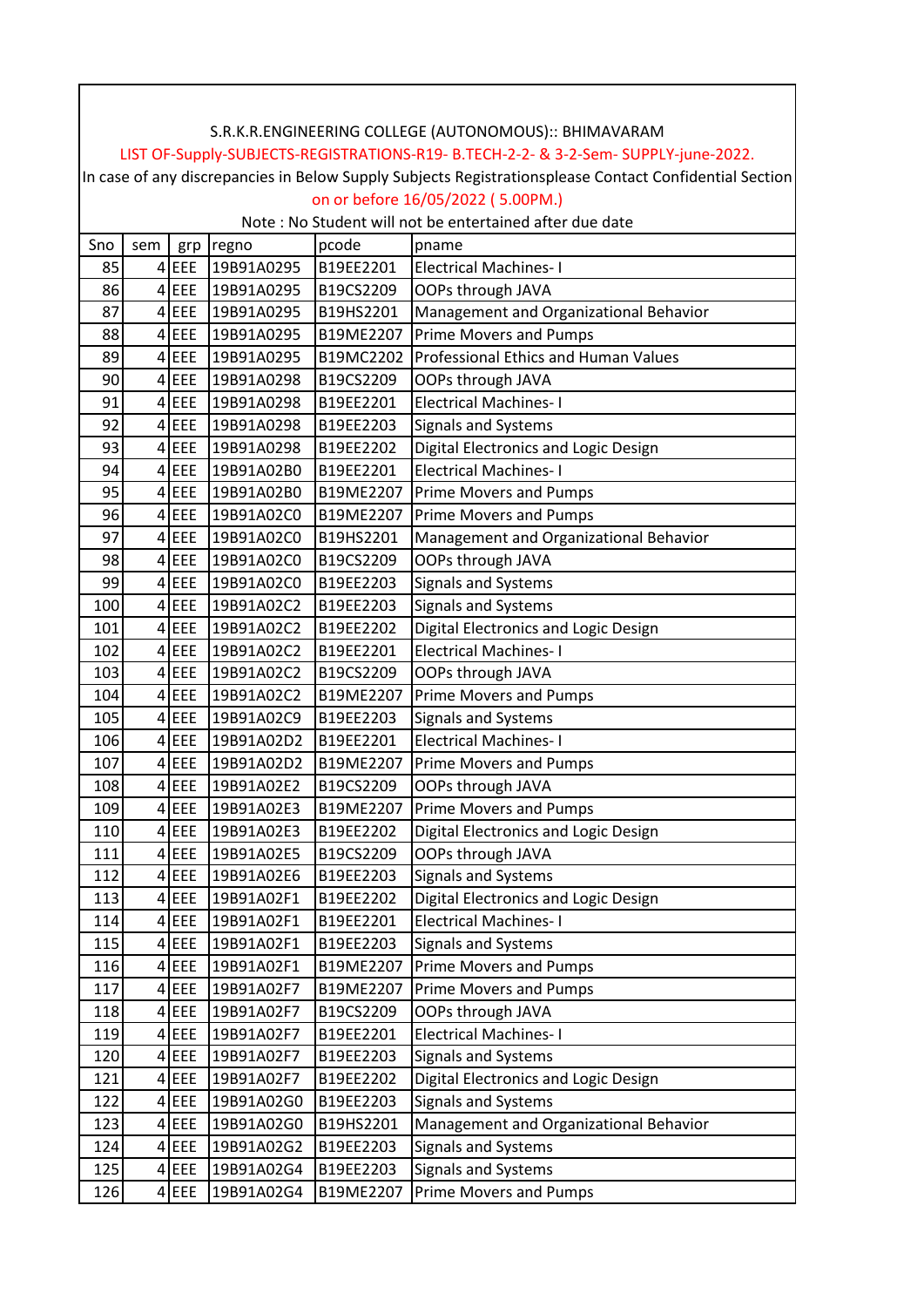| S.R.K.R.ENGINEERING COLLEGE (AUTONOMOUS):: BHIMAVARAM                                                  |                                                                                     |         |                   |           |                                                         |  |  |  |  |  |
|--------------------------------------------------------------------------------------------------------|-------------------------------------------------------------------------------------|---------|-------------------|-----------|---------------------------------------------------------|--|--|--|--|--|
|                                                                                                        | LIST OF-Supply-SUBJECTS-REGISTRATIONS-R19- B.TECH-2-2- & 3-2-Sem- SUPPLY-june-2022. |         |                   |           |                                                         |  |  |  |  |  |
| In case of any discrepancies in Below Supply Subjects Registrationsplease Contact Confidential Section |                                                                                     |         |                   |           |                                                         |  |  |  |  |  |
|                                                                                                        | on or before 16/05/2022 (5.00PM.)                                                   |         |                   |           |                                                         |  |  |  |  |  |
|                                                                                                        |                                                                                     |         |                   |           | Note: No Student will not be entertained after due date |  |  |  |  |  |
| Sno                                                                                                    | sem                                                                                 | grp     | regno             | pcode     | pname                                                   |  |  |  |  |  |
| 127                                                                                                    |                                                                                     | $4$ EEE | 19B91A02G5        | B19EE2203 | <b>Signals and Systems</b>                              |  |  |  |  |  |
| 128                                                                                                    |                                                                                     | $4$ EEE | 19B91A02H6        | B19EE2203 | <b>Signals and Systems</b>                              |  |  |  |  |  |
| 129                                                                                                    |                                                                                     | $4$ EEE | 19B91A02H8        | B19EE2203 | <b>Signals and Systems</b>                              |  |  |  |  |  |
| 130                                                                                                    |                                                                                     | $4$ EEE | 19B91A02H9        | B19EE2203 | <b>Signals and Systems</b>                              |  |  |  |  |  |
| 131                                                                                                    |                                                                                     | $4$ EEE | 19B91A02I2        | B19EE2203 | Signals and Systems                                     |  |  |  |  |  |
| 132                                                                                                    |                                                                                     | $4$ EEE | 19B91A02I2        | B19ME2207 | <b>Prime Movers and Pumps</b>                           |  |  |  |  |  |
| 133                                                                                                    |                                                                                     | $4$ EEE | 19B91A02I2        | B19HS2201 | Management and Organizational Behavior                  |  |  |  |  |  |
| 134                                                                                                    |                                                                                     | $4$ EEE | 19B91A02I2        | B19CS2209 | OOPs through JAVA                                       |  |  |  |  |  |
| 135                                                                                                    |                                                                                     | $4$ EEE | 19B91A02I2        | B19MC2202 | Professional Ethics and Human Values                    |  |  |  |  |  |
| 136                                                                                                    |                                                                                     | $4$ EEE | 19B91A02J4        | B19MC2202 | Professional Ethics and Human Values                    |  |  |  |  |  |
| 137                                                                                                    |                                                                                     | $4$ EEE | 19B91A02J4        | B19ME2207 | Prime Movers and Pumps                                  |  |  |  |  |  |
| 138                                                                                                    |                                                                                     | 4EEE    | 19B91A02J4        | B19EE2203 | <b>Signals and Systems</b>                              |  |  |  |  |  |
| 139                                                                                                    |                                                                                     | $4$ EEE | 19B91A02J4        | B19EE2202 | Digital Electronics and Logic Design                    |  |  |  |  |  |
| 140                                                                                                    |                                                                                     | $4$ EEE | 19B91A02J4        | B19EE2201 | <b>Electrical Machines-I</b>                            |  |  |  |  |  |
| 141                                                                                                    |                                                                                     | $4$ EEE | 19B91A02J8        | B19EE2201 | <b>Electrical Machines-I</b>                            |  |  |  |  |  |
| 142                                                                                                    | $\overline{4}$                                                                      | EEE     | 19B91A02J8        | B19ME2207 | <b>Prime Movers and Pumps</b>                           |  |  |  |  |  |
| 143                                                                                                    |                                                                                     | $4$ EEE | 19B91A02J8        | B19CS2209 | OOPs through JAVA                                       |  |  |  |  |  |
| 144                                                                                                    |                                                                                     | $4$ EEE | 19B91A02K0        | B19EE2203 | <b>Signals and Systems</b>                              |  |  |  |  |  |
| 145                                                                                                    |                                                                                     | $4$ EEE | 19B91A02K1        | B19EE2203 | <b>Signals and Systems</b>                              |  |  |  |  |  |
| 146                                                                                                    |                                                                                     | $4$ EEE | 19B91A02K7        | B19EE2202 | Digital Electronics and Logic Design                    |  |  |  |  |  |
| 147                                                                                                    |                                                                                     | $4$ EEE | 19B91A02K7        | B19ME2207 | <b>Prime Movers and Pumps</b>                           |  |  |  |  |  |
| 148                                                                                                    |                                                                                     | $4$ EEE | 19B91A02L4        | B19ME2207 | <b>Prime Movers and Pumps</b>                           |  |  |  |  |  |
| 149                                                                                                    |                                                                                     | $4$ EEE | 19B91A02L4        | B19EE2201 | <b>Electrical Machines-I</b>                            |  |  |  |  |  |
| 150                                                                                                    |                                                                                     | $4$ EEE | 19B91A02L4        | B19EE2203 | <b>Signals and Systems</b>                              |  |  |  |  |  |
| 151                                                                                                    |                                                                                     | $4$ EEE | 19B91A02L5        | B19EE2203 | <b>Signals and Systems</b>                              |  |  |  |  |  |
| 152                                                                                                    |                                                                                     | $4$ EEE | 19B91A02L5        | B19EE2201 | <b>Electrical Machines-I</b>                            |  |  |  |  |  |
| 153                                                                                                    | 4                                                                                   | EEE     | 19B91A02L5        | B19EE2202 | Digital Electronics and Logic Design                    |  |  |  |  |  |
| 154                                                                                                    |                                                                                     | $4$ EEE | 19B91A02L5        | B19ME2207 | <b>Prime Movers and Pumps</b>                           |  |  |  |  |  |
| 155                                                                                                    |                                                                                     | $4$ EEE | 19B91A02L5        | B19CS2209 | OOPs through JAVA                                       |  |  |  |  |  |
| 156                                                                                                    | 4                                                                                   | EEE     | 19B91A02M0        | B19EE2203 | Signals and Systems                                     |  |  |  |  |  |
| 157                                                                                                    |                                                                                     |         | 4 MECH 19B91A0304 | B19BS2201 | Mathematics-IV                                          |  |  |  |  |  |
| 158                                                                                                    |                                                                                     |         | 4 MEC 19B91A0305  | B19ME2202 | <b>Applied Thermal Engineering</b>                      |  |  |  |  |  |
| 159                                                                                                    |                                                                                     |         | 4 MECH 19B91A0305 | B19ME2204 | <b>Fluid Mechanics</b>                                  |  |  |  |  |  |
| 160                                                                                                    |                                                                                     |         | 4 MEC 19B91A0307  | B19ME2202 | <b>Applied Thermal Engineering</b>                      |  |  |  |  |  |
| 161                                                                                                    |                                                                                     |         | 4 MEC 19B91A0309  | B19ME2204 | <b>Fluid Mechanics</b>                                  |  |  |  |  |  |
| 162                                                                                                    |                                                                                     |         | 4 MECH 19B91A0310 | B19ME2204 | <b>Fluid Mechanics</b>                                  |  |  |  |  |  |
| 163                                                                                                    |                                                                                     |         | 4 MECH 19B91A0335 | B19HS2202 | Managerial Economics and Financial Accountancy          |  |  |  |  |  |
| 164                                                                                                    |                                                                                     |         | 4 MECH 19B91A0335 | B19ME2202 | Applied Thermal Engineering                             |  |  |  |  |  |
| 165                                                                                                    |                                                                                     |         | 4 MEC 19B91A0337  | B19ME2204 | <b>Fluid Mechanics</b>                                  |  |  |  |  |  |
| 166                                                                                                    |                                                                                     |         | 4 MEC 19B91A0341  | B19ME2202 | <b>Applied Thermal Engineering</b>                      |  |  |  |  |  |
| 167                                                                                                    |                                                                                     |         | 4 MECH 19B91A0344 | B19BS2201 | Mathematics-IV                                          |  |  |  |  |  |
| 168                                                                                                    |                                                                                     |         | 4 MEC 19B91A0344  | B19ME2204 | <b>Fluid Mechanics</b>                                  |  |  |  |  |  |
|                                                                                                        |                                                                                     |         |                   |           |                                                         |  |  |  |  |  |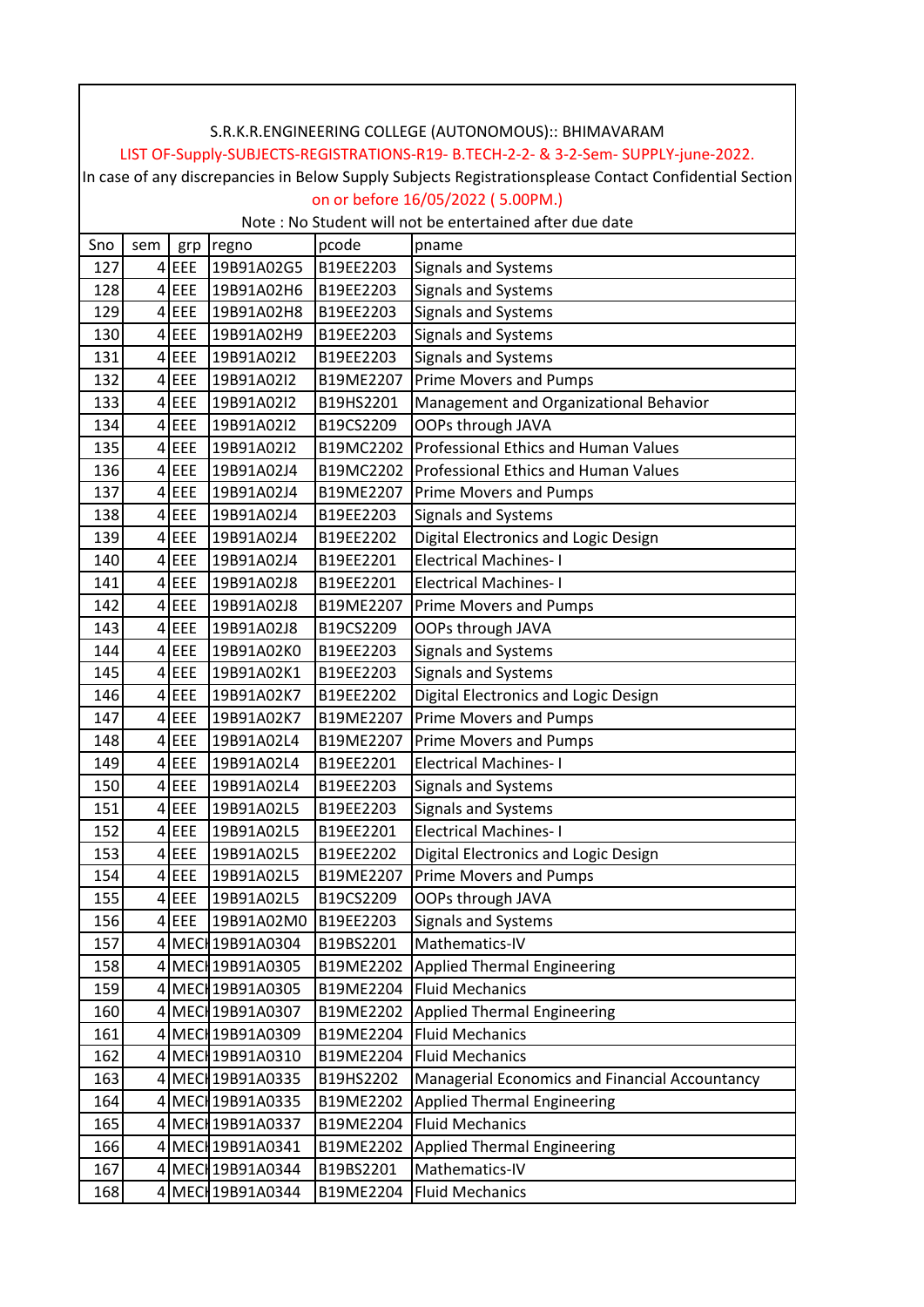|     | S.R.K.R.ENGINEERING COLLEGE (AUTONOMOUS):: BHIMAVARAM                                                  |  |                   |           |                                                         |  |  |  |  |
|-----|--------------------------------------------------------------------------------------------------------|--|-------------------|-----------|---------------------------------------------------------|--|--|--|--|
|     | LIST OF-Supply-SUBJECTS-REGISTRATIONS-R19- B.TECH-2-2- & 3-2-Sem- SUPPLY-june-2022.                    |  |                   |           |                                                         |  |  |  |  |
|     | In case of any discrepancies in Below Supply Subjects Registrationsplease Contact Confidential Section |  |                   |           |                                                         |  |  |  |  |
|     | on or before 16/05/2022 (5.00PM.)                                                                      |  |                   |           |                                                         |  |  |  |  |
|     |                                                                                                        |  |                   |           | Note: No Student will not be entertained after due date |  |  |  |  |
| Sno | sem                                                                                                    |  | grp regno         | pcode     | pname                                                   |  |  |  |  |
| 169 |                                                                                                        |  | 4 MEC 19B91A0354  | B19BS2201 | Mathematics-IV                                          |  |  |  |  |
| 170 |                                                                                                        |  | 4 MEC 19B91A0357  | B19ME2202 | <b>Applied Thermal Engineering</b>                      |  |  |  |  |
| 171 |                                                                                                        |  | 4 MEC 19B91A0358  | B19BS2201 | Mathematics-IV                                          |  |  |  |  |
| 172 |                                                                                                        |  | 4 MEC 19B91A0358  | B19ME2204 | <b>Fluid Mechanics</b>                                  |  |  |  |  |
| 173 |                                                                                                        |  | 4 MEC 19B91A0363  | B19ME2201 | <b>Advanced Strength of Materials</b>                   |  |  |  |  |
| 174 |                                                                                                        |  | 4 MEC 19B91A0367  | B19BS2201 | Mathematics-IV                                          |  |  |  |  |
| 175 |                                                                                                        |  | 4 MEC 19B91A0374  | B19BS2201 | Mathematics-IV                                          |  |  |  |  |
| 176 |                                                                                                        |  | 4 MEC 19B91A0385  | B19ME2202 | <b>Applied Thermal Engineering</b>                      |  |  |  |  |
| 177 |                                                                                                        |  | 4 MEC 19B91A0385  | B19ME2204 | <b>Fluid Mechanics</b>                                  |  |  |  |  |
| 178 |                                                                                                        |  | 4 MEC 19B91A0399  | B19ME2204 | <b>Fluid Mechanics</b>                                  |  |  |  |  |
| 179 |                                                                                                        |  | 4 MECH 19B91A0399 | B19BS2201 | Mathematics-IV                                          |  |  |  |  |
| 180 |                                                                                                        |  | 4 MEC 19B91A0399  | B19ME2202 | Applied Thermal Engineering                             |  |  |  |  |
| 181 |                                                                                                        |  | 4 MECH 19B91A03A0 | B19BS2201 | Mathematics-IV                                          |  |  |  |  |
| 182 |                                                                                                        |  | 4 MECH 19B91A03A0 | B19ME2204 | <b>Fluid Mechanics</b>                                  |  |  |  |  |
| 183 |                                                                                                        |  | 4 MEC 19B91A03A5  | B19BS2201 | Mathematics-IV                                          |  |  |  |  |
| 184 |                                                                                                        |  | 4 MEC 19B91A03A6  | B19BS2201 | Mathematics-IV                                          |  |  |  |  |
| 185 |                                                                                                        |  | 4 MECH 19B91A03A6 | B19ME2204 | <b>Fluid Mechanics</b>                                  |  |  |  |  |
| 186 |                                                                                                        |  | 4 MEC 19B91A03B0  | B19ME2204 | <b>Fluid Mechanics</b>                                  |  |  |  |  |
| 187 |                                                                                                        |  | 4 MEC 19B91A03B0  | B19ME2201 | <b>Advanced Strength of Materials</b>                   |  |  |  |  |
| 188 |                                                                                                        |  | 4 MEC 19B91A03B0  | B19ME2203 | <b>Metal Cutting and Machine Tools</b>                  |  |  |  |  |
| 189 |                                                                                                        |  | 4 MEC 19B91A03B0  | B19ME2202 | <b>Applied Thermal Engineering</b>                      |  |  |  |  |
| 190 |                                                                                                        |  | 4 MEC 19B91A03B3  | B19BS2201 | Mathematics-IV                                          |  |  |  |  |
| 191 |                                                                                                        |  | 4 MEC 19B91A03B3  | B19ME2201 | <b>Advanced Strength of Materials</b>                   |  |  |  |  |
| 192 |                                                                                                        |  | 4 MEC 19B91A03B3  | B19ME2204 | <b>Fluid Mechanics</b>                                  |  |  |  |  |
| 193 |                                                                                                        |  | 4 MECI 19B91A03B5 | B19ME2204 | <b>Fluid Mechanics</b>                                  |  |  |  |  |
| 194 |                                                                                                        |  | 4 MEC 19B91A03B5  | B19HS2202 | Managerial Economics and Financial Accountancy          |  |  |  |  |
| 195 |                                                                                                        |  | 4 MECH 19B91A03B5 | B19BS2201 | Mathematics-IV                                          |  |  |  |  |
| 196 |                                                                                                        |  | 4 MECH 19B91A03B5 | B19ME2201 | <b>Advanced Strength of Materials</b>                   |  |  |  |  |
| 197 |                                                                                                        |  | 4 MEC 19B91A03B5  | B19ME2202 | <b>Applied Thermal Engineering</b>                      |  |  |  |  |
| 198 |                                                                                                        |  | 4 MEC 19B91A03B6  | B19BS2201 | Mathematics-IV                                          |  |  |  |  |
| 199 |                                                                                                        |  | 4 MECH 19B91A03C1 | B19ME2202 | <b>Applied Thermal Engineering</b>                      |  |  |  |  |
| 200 |                                                                                                        |  | 4 MECH 19B91A03C2 | B19ME2202 | <b>Applied Thermal Engineering</b>                      |  |  |  |  |
| 201 |                                                                                                        |  | 4 MEC 19B91A03C5  | B19HS2202 | Managerial Economics and Financial Accountancy          |  |  |  |  |
| 202 |                                                                                                        |  | 4 MECH 19B91A03C6 | B19ME2202 | <b>Applied Thermal Engineering</b>                      |  |  |  |  |
| 203 |                                                                                                        |  | 4 MEC 19B91A03C8  | B19ME2204 | <b>Fluid Mechanics</b>                                  |  |  |  |  |
| 204 |                                                                                                        |  | 4 MECH 19B91A03C9 | B19HS2202 | Managerial Economics and Financial Accountancy          |  |  |  |  |
| 205 |                                                                                                        |  | 4 MECH 19B91A03C9 | B19ME2201 | <b>Advanced Strength of Materials</b>                   |  |  |  |  |
| 206 |                                                                                                        |  | 4 MECH 19B91A03C9 | B19ME2202 | <b>Applied Thermal Engineering</b>                      |  |  |  |  |
| 207 |                                                                                                        |  | 4 MECH 19B91A03D1 | B19BS2201 | Mathematics-IV                                          |  |  |  |  |
| 208 |                                                                                                        |  | 4 MECH 19B91A03D1 | B19ME2202 | <b>Applied Thermal Engineering</b>                      |  |  |  |  |
| 209 |                                                                                                        |  | 4 MEC 19B91A03D1  | B19ME2201 | <b>Advanced Strength of Materials</b>                   |  |  |  |  |
| 210 |                                                                                                        |  | 4 MECH 19B91A03D1 | B19ME2204 | <b>Fluid Mechanics</b>                                  |  |  |  |  |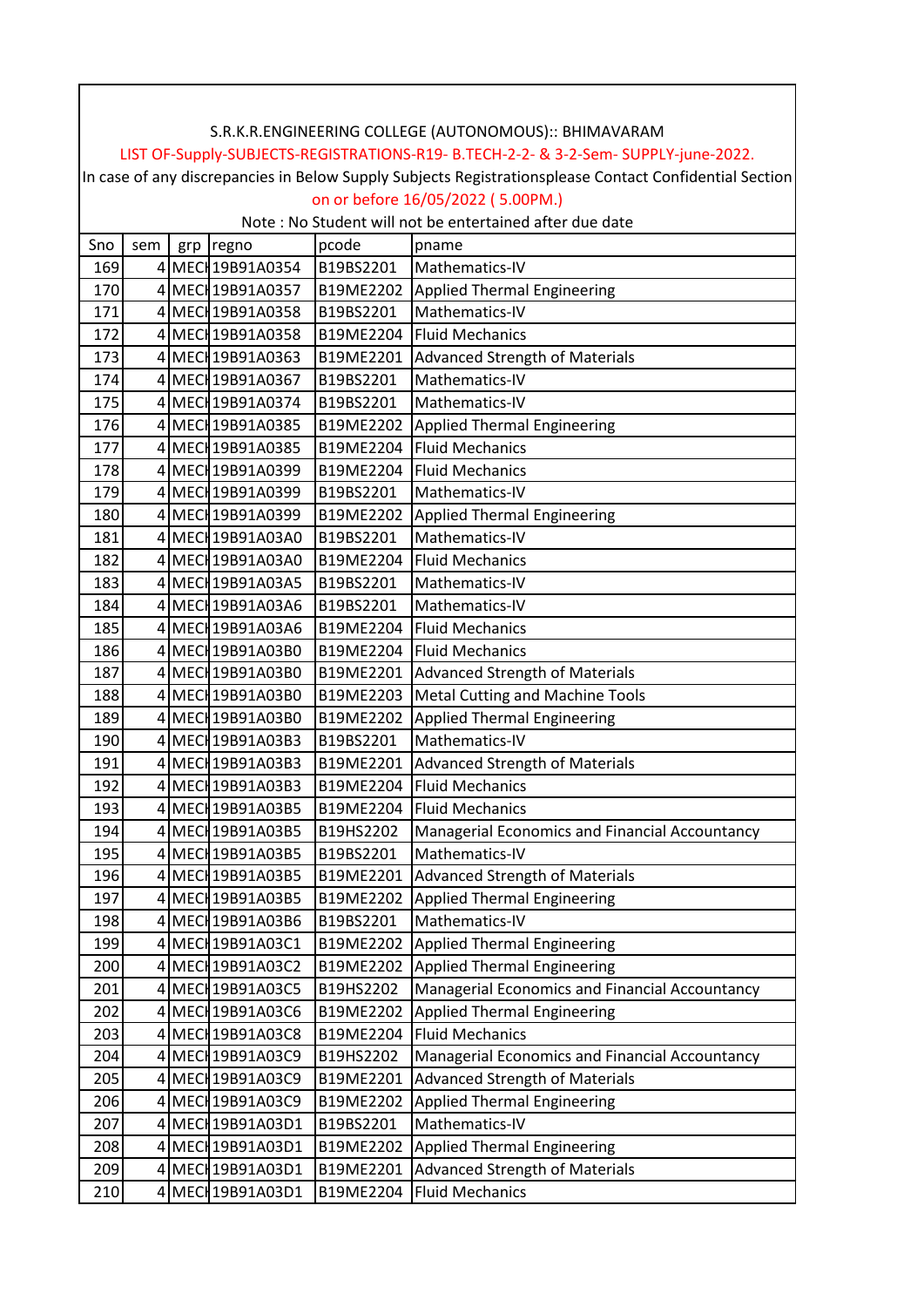|     | S.R.K.R.ENGINEERING COLLEGE (AUTONOMOUS):: BHIMAVARAM                                                  |     |                   |           |                                                          |  |  |  |
|-----|--------------------------------------------------------------------------------------------------------|-----|-------------------|-----------|----------------------------------------------------------|--|--|--|
|     | LIST OF-Supply-SUBJECTS-REGISTRATIONS-R19- B.TECH-2-2- & 3-2-Sem- SUPPLY-june-2022.                    |     |                   |           |                                                          |  |  |  |
|     | In case of any discrepancies in Below Supply Subjects Registrationsplease Contact Confidential Section |     |                   |           |                                                          |  |  |  |
|     | on or before 16/05/2022 (5.00PM.)                                                                      |     |                   |           |                                                          |  |  |  |
|     |                                                                                                        |     |                   |           | Note : No Student will not be entertained after due date |  |  |  |
| Sno | sem                                                                                                    | grp | regno             | pcode     | pname                                                    |  |  |  |
| 211 |                                                                                                        |     | 4 MECH 19B91A03D2 | B19ME2202 | Applied Thermal Engineering                              |  |  |  |
| 212 |                                                                                                        |     | 4 MEC 19B91A03D6  | B19ME2203 | <b>Metal Cutting and Machine Tools</b>                   |  |  |  |
| 213 |                                                                                                        |     | 4 MEC 19B91A03D6  | B19BS2201 | Mathematics-IV                                           |  |  |  |
| 214 |                                                                                                        |     | 4 MEC 19B91A03D6  | B19ME2204 | <b>Fluid Mechanics</b>                                   |  |  |  |
| 215 |                                                                                                        |     | 4 MECI 19B91A03D7 | B19ME2204 | <b>Fluid Mechanics</b>                                   |  |  |  |
| 216 |                                                                                                        |     | 4 MEC 19B91A03E4  | B19ME2202 | <b>Applied Thermal Engineering</b>                       |  |  |  |
| 217 |                                                                                                        |     | 4 MEC 19B91A03F2  | B19ME2204 | <b>Fluid Mechanics</b>                                   |  |  |  |
| 218 |                                                                                                        |     | 4 MECH 19B91A03G1 | B19ME2204 | <b>Fluid Mechanics</b>                                   |  |  |  |
| 219 |                                                                                                        |     | 4 MECH 19B91A03G1 | B19ME2203 | <b>Metal Cutting and Machine Tools</b>                   |  |  |  |
| 220 |                                                                                                        |     | 4 MECH 19B91A03G1 | B19BS2201 | Mathematics-IV                                           |  |  |  |
| 221 |                                                                                                        |     | 4 MEC 19B91A03G1  | B19ME2201 | <b>Advanced Strength of Materials</b>                    |  |  |  |
| 222 |                                                                                                        |     | 4 MEC 19B91A03G1  | B19ME2202 | <b>Applied Thermal Engineering</b>                       |  |  |  |
| 223 |                                                                                                        |     | 4 MEC 19B91A03G6  | B19ME2204 | <b>Fluid Mechanics</b>                                   |  |  |  |
| 224 |                                                                                                        |     | 4 MECH 19B91A03G8 | B19ME2204 | <b>Fluid Mechanics</b>                                   |  |  |  |
| 225 |                                                                                                        |     | 4 MECH 19B91A03G8 | B19BS2201 | Mathematics-IV                                           |  |  |  |
| 226 |                                                                                                        |     | 4 MEC 19B91A03H2  | B19BS2201 | Mathematics-IV                                           |  |  |  |
| 227 |                                                                                                        |     | 4 MEC 19B91A03H2  | B19ME2202 | <b>Applied Thermal Engineering</b>                       |  |  |  |
| 228 |                                                                                                        |     | 4 MEC 19B91A03H2  | B19ME2203 | <b>Metal Cutting and Machine Tools</b>                   |  |  |  |
| 229 |                                                                                                        |     | 4 MEC 19B91A03H2  | B19ME2204 | <b>Fluid Mechanics</b>                                   |  |  |  |
| 230 |                                                                                                        |     | 4 MECH 19B91A03H6 | B19ME2203 | Metal Cutting and Machine Tools                          |  |  |  |
| 231 |                                                                                                        |     | 4 MEC 19B91A0314  | B19ME2202 | <b>Applied Thermal Engineering</b>                       |  |  |  |
| 232 |                                                                                                        |     | 4 MEC 19B91A0314  | B19ME2201 | <b>Advanced Strength of Materials</b>                    |  |  |  |
| 233 |                                                                                                        |     | 4 MECI 19B91A0318 | B19BS2201 | Mathematics-IV                                           |  |  |  |
| 234 |                                                                                                        |     | 4 MEC 19B91A0318  | B19ME2201 | <b>Advanced Strength of Materials</b>                    |  |  |  |
| 235 |                                                                                                        |     | 4 MECI 19B91A0318 | B19ME2202 | <b>Applied Thermal Engineering</b>                       |  |  |  |
| 236 |                                                                                                        |     | 4 MEC 19B91A0318  | B19HS2202 | Managerial Economics and Financial Accountancy           |  |  |  |
| 237 |                                                                                                        |     | 4 MECI 19B91A0318 | B19ME2204 | <b>Fluid Mechanics</b>                                   |  |  |  |
| 238 |                                                                                                        |     | 4 MEC 19B91A03J2  | B19ME2202 | <b>Applied Thermal Engineering</b>                       |  |  |  |
| 239 |                                                                                                        |     | 4 MEC 19B91A03J2  | B19ME2201 | <b>Advanced Strength of Materials</b>                    |  |  |  |
| 240 |                                                                                                        |     | 4 MEC 19B91A03J4  | B19BS2201 | Mathematics-IV                                           |  |  |  |
| 241 |                                                                                                        |     | 4 MEC 19B91A03J4  | B19ME2203 | Metal Cutting and Machine Tools                          |  |  |  |
| 242 |                                                                                                        |     | 4 MEC 19B91A03J4  | B19ME2204 | <b>Fluid Mechanics</b>                                   |  |  |  |
| 243 |                                                                                                        |     | 4 MEC 19B91A03J6  | B19ME2203 | <b>Metal Cutting and Machine Tools</b>                   |  |  |  |
| 244 |                                                                                                        |     | 4 MEC 19B91A03K6  | B19ME2202 | <b>Applied Thermal Engineering</b>                       |  |  |  |
| 245 |                                                                                                        |     | 4 MECH 19B91A03K8 | B19ME2202 | <b>Applied Thermal Engineering</b>                       |  |  |  |
| 246 |                                                                                                        |     | 4 MECH 19B91A03K9 | B19ME2202 | <b>Applied Thermal Engineering</b>                       |  |  |  |
| 247 |                                                                                                        |     | 4 MECH 19B91A03K9 | B19ME2201 | <b>Advanced Strength of Materials</b>                    |  |  |  |
| 248 |                                                                                                        |     | 4 MEC 19B91A03K9  | B19BS2201 | Mathematics-IV                                           |  |  |  |
| 249 |                                                                                                        |     | 4 MECH 19B91A03K9 | B19ME2203 | Metal Cutting and Machine Tools                          |  |  |  |
| 250 |                                                                                                        |     | 4 MECH 19B91A03K9 | B19ME2204 | <b>Fluid Mechanics</b>                                   |  |  |  |
| 251 |                                                                                                        |     | 4 MECH 19B91A03K9 | B19HS2202 | Managerial Economics and Financial Accountancy           |  |  |  |
| 252 |                                                                                                        |     | 4 MEC 19B91A03K9  | B19ME2205 | <b>Strength of Materials Lab</b>                         |  |  |  |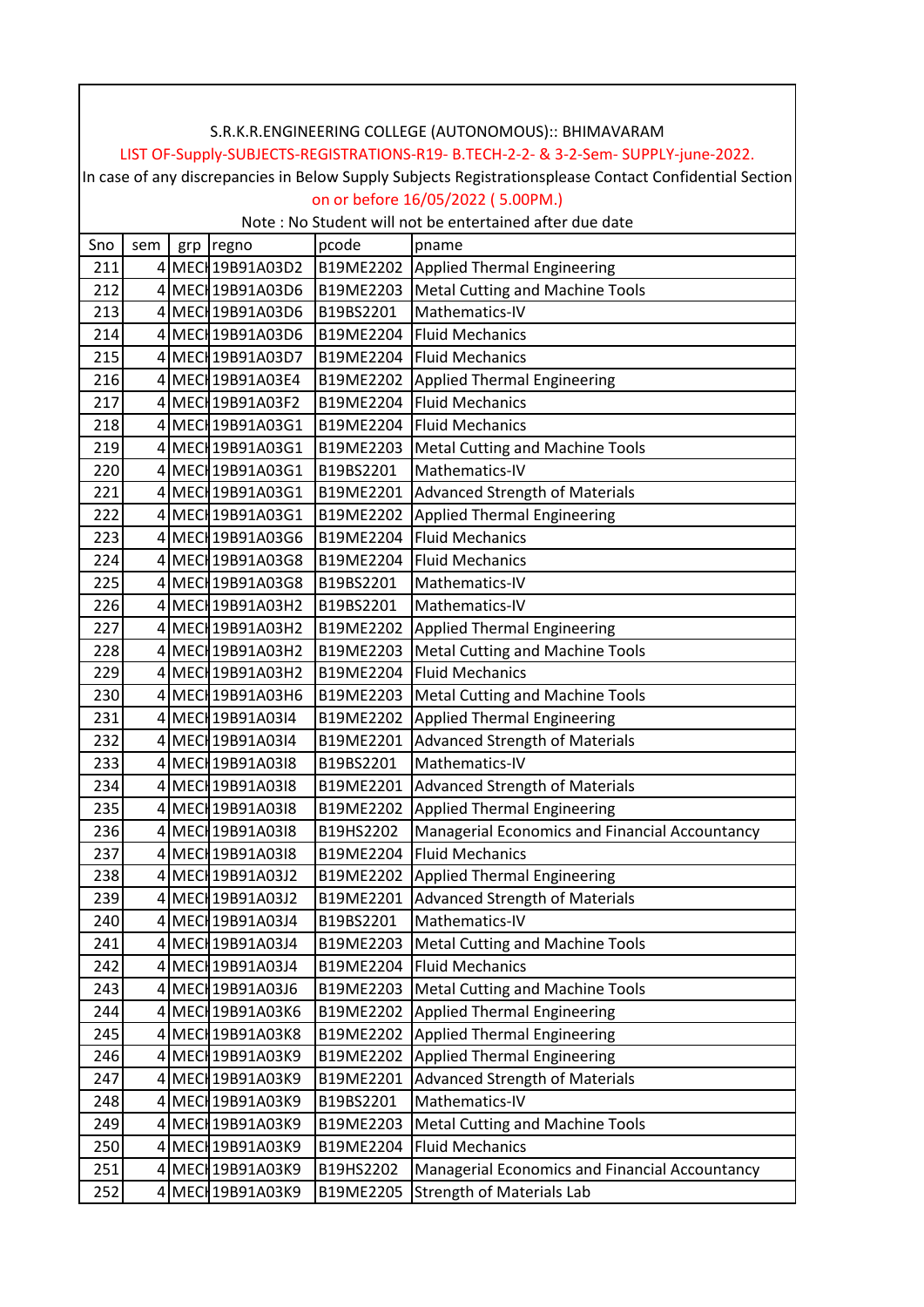|     | S.R.K.R.ENGINEERING COLLEGE (AUTONOMOUS):: BHIMAVARAM                                                  |  |                   |           |                                                         |  |  |  |  |  |
|-----|--------------------------------------------------------------------------------------------------------|--|-------------------|-----------|---------------------------------------------------------|--|--|--|--|--|
|     | LIST OF-Supply-SUBJECTS-REGISTRATIONS-R19- B.TECH-2-2- & 3-2-Sem- SUPPLY-june-2022.                    |  |                   |           |                                                         |  |  |  |  |  |
|     | In case of any discrepancies in Below Supply Subjects Registrationsplease Contact Confidential Section |  |                   |           |                                                         |  |  |  |  |  |
|     | on or before 16/05/2022 (5.00PM.)                                                                      |  |                   |           |                                                         |  |  |  |  |  |
|     |                                                                                                        |  |                   |           | Note: No Student will not be entertained after due date |  |  |  |  |  |
| Sno | sem                                                                                                    |  | grp regno         | pcode     | pname                                                   |  |  |  |  |  |
| 253 |                                                                                                        |  | 4 MEC 19B91A03K9  | B19ME2206 | Machine Tools Lab                                       |  |  |  |  |  |
| 254 |                                                                                                        |  | 4 MEC 19B91A03L0  | B19ME2202 | <b>Applied Thermal Engineering</b>                      |  |  |  |  |  |
| 255 |                                                                                                        |  | 4 MEC 19891A03L1  | B19ME2202 | <b>Applied Thermal Engineering</b>                      |  |  |  |  |  |
| 256 |                                                                                                        |  | 4 MEC 19B91A03L4  | B19ME2202 | <b>Applied Thermal Engineering</b>                      |  |  |  |  |  |
| 257 |                                                                                                        |  | 4 MEC 19B91A03L8  | B19ME2202 | Applied Thermal Engineering                             |  |  |  |  |  |
| 258 |                                                                                                        |  | 4 MEC 19B91A03L8  | B19HS2202 | Managerial Economics and Financial Accountancy          |  |  |  |  |  |
| 259 |                                                                                                        |  | 4 MEC 19B91A03L9  | B19ME2204 | <b>Fluid Mechanics</b>                                  |  |  |  |  |  |
| 260 |                                                                                                        |  | 4 MEC 19B91A03L9  | B19ME2202 | <b>Applied Thermal Engineering</b>                      |  |  |  |  |  |
| 261 |                                                                                                        |  | 4 MEC 19891A03M4  | B19ME2202 | <b>Applied Thermal Engineering</b>                      |  |  |  |  |  |
| 262 |                                                                                                        |  | 4 MECH 19B91A03M4 | B19BS2201 | Mathematics-IV                                          |  |  |  |  |  |
| 263 |                                                                                                        |  | 4 MEC 19891A03M4  | B19ME2204 | <b>Fluid Mechanics</b>                                  |  |  |  |  |  |
| 264 |                                                                                                        |  | 4 MEC 19891A03M8  | B19ME2204 | <b>Fluid Mechanics</b>                                  |  |  |  |  |  |
| 265 |                                                                                                        |  | 4 MECH 19B91A03N2 | B19ME2204 | <b>Fluid Mechanics</b>                                  |  |  |  |  |  |
| 266 |                                                                                                        |  | 4 MEC 19B91A03N3  | B19ME2204 | <b>Fluid Mechanics</b>                                  |  |  |  |  |  |
| 267 |                                                                                                        |  | 4 MEC 19B91A03N4  | B19ME2204 | <b>Fluid Mechanics</b>                                  |  |  |  |  |  |
| 268 |                                                                                                        |  | 4 MEC 19B91A03N8  | B19ME2202 | <b>Applied Thermal Engineering</b>                      |  |  |  |  |  |
| 269 |                                                                                                        |  | 4 MEC 19B91A03P4  | B19ME2201 | <b>Advanced Strength of Materials</b>                   |  |  |  |  |  |
| 270 |                                                                                                        |  | 4 MEC 19B91A03P4  | B19ME2203 | <b>Metal Cutting and Machine Tools</b>                  |  |  |  |  |  |
| 271 |                                                                                                        |  | 4 MEC 19B91A03P4  | B19ME2204 | <b>Fluid Mechanics</b>                                  |  |  |  |  |  |
| 272 |                                                                                                        |  | 4 MEC 19B91A03P7  | B19ME2204 | <b>Fluid Mechanics</b>                                  |  |  |  |  |  |
| 273 |                                                                                                        |  | 4 MEC 19B91A03P7  | B19HS2202 | Managerial Economics and Financial Accountancy          |  |  |  |  |  |
| 274 |                                                                                                        |  | 4 MEC 19B91A03P7  | B19ME2203 | Metal Cutting and Machine Tools                         |  |  |  |  |  |
| 275 |                                                                                                        |  | 4 MEC 19B91A03P7  | B19ME2201 | <b>Advanced Strength of Materials</b>                   |  |  |  |  |  |
| 276 |                                                                                                        |  | 4 MEC 19B91A03P7  | B19BS2201 | Mathematics-IV                                          |  |  |  |  |  |
| 277 |                                                                                                        |  | 4 MECH 19B91A03Q1 | B19ME2204 | <b>Fluid Mechanics</b>                                  |  |  |  |  |  |
| 278 |                                                                                                        |  | 4 MEC 19B91A03Q4  | B19ME2203 | <b>Metal Cutting and Machine Tools</b>                  |  |  |  |  |  |
| 279 |                                                                                                        |  | 4 MEC 19B91A03Q5  | B19ME2201 | <b>Advanced Strength of Materials</b>                   |  |  |  |  |  |
| 280 |                                                                                                        |  | 4 MEC 19B91A03R0  | B19ME2202 | <b>Applied Thermal Engineering</b>                      |  |  |  |  |  |
| 281 |                                                                                                        |  | 4 MECH 19B91A03R0 | B19ME2204 | <b>Fluid Mechanics</b>                                  |  |  |  |  |  |
| 282 |                                                                                                        |  | 4 MEC 19B91A03R1  | B19ME2202 | <b>Applied Thermal Engineering</b>                      |  |  |  |  |  |
| 283 |                                                                                                        |  | 4 MECH 19B91A03R1 | B19ME2201 | <b>Advanced Strength of Materials</b>                   |  |  |  |  |  |
| 284 |                                                                                                        |  | 4 MECH 19B91A03R5 | B19ME2202 | <b>Applied Thermal Engineering</b>                      |  |  |  |  |  |
| 285 |                                                                                                        |  | 4 MECH 19B91A03R5 | B19BS2201 | Mathematics-IV                                          |  |  |  |  |  |
| 286 |                                                                                                        |  | 4 MECH 19B91A03R5 | B19ME2203 | <b>Metal Cutting and Machine Tools</b>                  |  |  |  |  |  |
| 287 |                                                                                                        |  | 4 MEC 19B91A03R5  | B19ME2204 | <b>Fluid Mechanics</b>                                  |  |  |  |  |  |
| 288 |                                                                                                        |  | 4 MEC 19B91A03R6  | B19ME2202 | <b>Applied Thermal Engineering</b>                      |  |  |  |  |  |
| 289 |                                                                                                        |  | 4 MEC 19B91A03R7  | B19ME2201 | <b>Advanced Strength of Materials</b>                   |  |  |  |  |  |
| 290 |                                                                                                        |  | 4 MEC 19B91A03R7  | B19ME2202 | <b>Applied Thermal Engineering</b>                      |  |  |  |  |  |
| 291 |                                                                                                        |  | 4 MEC 19B91A03R7  | B19BS2201 | Mathematics-IV                                          |  |  |  |  |  |
| 292 |                                                                                                        |  | 4 MECH 19B91A03R7 | B19ME2203 | <b>Metal Cutting and Machine Tools</b>                  |  |  |  |  |  |
| 293 |                                                                                                        |  | 4 MECH 19B91A03R7 | B19ME2204 | <b>Fluid Mechanics</b>                                  |  |  |  |  |  |
| 294 |                                                                                                        |  | 4 MECH 19B91A03R7 | B19HS2202 | Managerial Economics and Financial Accountancy          |  |  |  |  |  |
|     |                                                                                                        |  |                   |           |                                                         |  |  |  |  |  |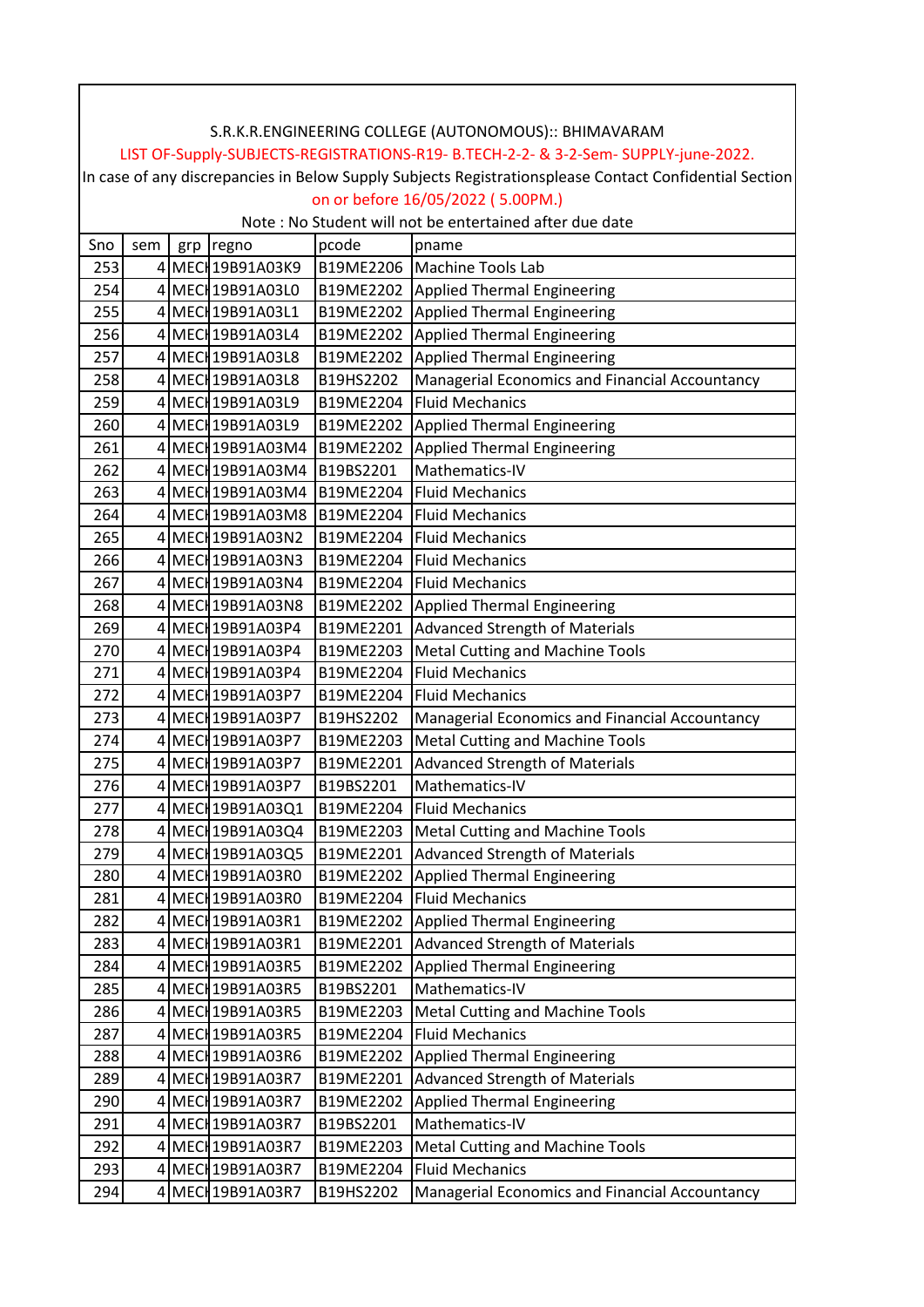|                                                                                                        | S.R.K.R.ENGINEERING COLLEGE (AUTONOMOUS):: BHIMAVARAM                               |         |            |           |                                                         |  |  |  |  |
|--------------------------------------------------------------------------------------------------------|-------------------------------------------------------------------------------------|---------|------------|-----------|---------------------------------------------------------|--|--|--|--|
|                                                                                                        | LIST OF-Supply-SUBJECTS-REGISTRATIONS-R19- B.TECH-2-2- & 3-2-Sem- SUPPLY-june-2022. |         |            |           |                                                         |  |  |  |  |
| In case of any discrepancies in Below Supply Subjects Registrationsplease Contact Confidential Section |                                                                                     |         |            |           |                                                         |  |  |  |  |
|                                                                                                        | on or before 16/05/2022 (5.00PM.)                                                   |         |            |           |                                                         |  |  |  |  |
|                                                                                                        |                                                                                     |         |            |           | Note: No Student will not be entertained after due date |  |  |  |  |
| Sno                                                                                                    | sem                                                                                 | grp     | regno      | pcode     | pname                                                   |  |  |  |  |
| 295                                                                                                    |                                                                                     | $4$ ECE | 19B91A0401 | B19CS2209 | OOPs through JAVA                                       |  |  |  |  |
| 296                                                                                                    |                                                                                     | $4$ ECE | 19B91A0401 | B19EC2203 | <b>Analog Communications</b>                            |  |  |  |  |
| 297                                                                                                    |                                                                                     | $4$ ECE | 19B91A0401 | B19EC2201 | <b>Electronic Circuit Analysis</b>                      |  |  |  |  |
| 298                                                                                                    |                                                                                     | $4$ ECE | 19B91A0403 | B19EC2202 | Electromagnetic Waves and Transmission Lines            |  |  |  |  |
| 299                                                                                                    |                                                                                     | $4$ ECE | 19B91A0411 | B19EC2202 | Electromagnetic Waves and Transmission Lines            |  |  |  |  |
| 300                                                                                                    |                                                                                     | $4$ ECE | 19B91A0424 | B19EC2202 | Electromagnetic Waves and Transmission Lines            |  |  |  |  |
| 301                                                                                                    |                                                                                     | $4$ ECE | 19B91A0424 | B19EC2203 | <b>Analog Communications</b>                            |  |  |  |  |
| 302                                                                                                    |                                                                                     | $4$ ECE | 19B91A0428 | B19EC2202 | Electromagnetic Waves and Transmission Lines            |  |  |  |  |
| 303                                                                                                    |                                                                                     | $4$ ECE | 19B91A0431 | B19EC2202 | Electromagnetic Waves and Transmission Lines            |  |  |  |  |
| 304                                                                                                    |                                                                                     | $4$ ECE | 19B91A0436 | B19EC2202 | Electromagnetic Waves and Transmission Lines            |  |  |  |  |
| 305                                                                                                    |                                                                                     | $4$ ECE | 19B91A0438 | B19EC2203 | <b>Analog Communications</b>                            |  |  |  |  |
| 306                                                                                                    |                                                                                     | $4$ ECE | 19B91A0442 | B19EC2203 | <b>Analog Communications</b>                            |  |  |  |  |
| 307                                                                                                    |                                                                                     | $4$ ECE | 19B91A0443 | B19EC2203 | <b>Analog Communications</b>                            |  |  |  |  |
| 308                                                                                                    |                                                                                     | $4$ ECE | 19B91A0443 | B19EC2202 | Electromagnetic Waves and Transmission Lines            |  |  |  |  |
| 309                                                                                                    |                                                                                     | $4$ ECE | 19B91A0443 | B19CS2209 | OOPs through JAVA                                       |  |  |  |  |
| 310                                                                                                    |                                                                                     | $4$ ECE | 19B91A0451 | B19EC2202 | Electromagnetic Waves and Transmission Lines            |  |  |  |  |
| 311                                                                                                    |                                                                                     | $4$ ECE | 19B91A0452 | B19EC2202 | Electromagnetic Waves and Transmission Lines            |  |  |  |  |
| 312                                                                                                    |                                                                                     | $4$ ECE | 19B91A0462 | B19EC2202 | Electromagnetic Waves and Transmission Lines            |  |  |  |  |
| 313                                                                                                    |                                                                                     | $4$ ECE | 19B91A0468 | B19EC2202 | Electromagnetic Waves and Transmission Lines            |  |  |  |  |
| 314                                                                                                    |                                                                                     | $4$ ECE | 19B91A0470 | B19EC2204 | <b>Computer Architecture and Organization</b>           |  |  |  |  |
| 315                                                                                                    |                                                                                     | $4$ ECE | 19B91A0485 | B19CS2209 | OOPs through JAVA                                       |  |  |  |  |
| 316                                                                                                    |                                                                                     | $4$ ECE | 19B91A0485 | B19EC2202 | Electromagnetic Waves and Transmission Lines            |  |  |  |  |
| 317                                                                                                    |                                                                                     | $4$ ECE | 19B91A0485 | B19EC2203 | <b>Analog Communications</b>                            |  |  |  |  |
| 318                                                                                                    |                                                                                     | $4$ ECE | 19B91A0490 | B19EC2203 | <b>Analog Communications</b>                            |  |  |  |  |
| 319                                                                                                    |                                                                                     | $4$ ECE | 19B91A0493 | B19EC2202 | Electromagnetic Waves and Transmission Lines            |  |  |  |  |
| 320                                                                                                    |                                                                                     | $4$ ECE | 19B91A0494 | B19EC2202 | Electromagnetic Waves and Transmission Lines            |  |  |  |  |
| 321                                                                                                    |                                                                                     | $4$ ECE | 19B91A0494 | B19EC2203 | <b>Analog Communications</b>                            |  |  |  |  |
| 322                                                                                                    |                                                                                     | $4$ ECE | 19B91A04A5 | B19EC2202 | Electromagnetic Waves and Transmission Lines            |  |  |  |  |
| 323                                                                                                    |                                                                                     | $4$ ECE | 19B91A04A8 | B19EC2202 | Electromagnetic Waves and Transmission Lines            |  |  |  |  |
| 324                                                                                                    |                                                                                     | $4$ ECE | 19B91A04A8 | B19CS2209 | OOPs through JAVA                                       |  |  |  |  |
| 325                                                                                                    |                                                                                     | $4$ ECE | 19B91A04A8 | B19EC2204 | <b>Computer Architecture and Organization</b>           |  |  |  |  |
| 326                                                                                                    |                                                                                     | $4$ ECE | 19B91A04A8 | B19EC2201 | <b>Electronic Circuit Analysis</b>                      |  |  |  |  |
| 327                                                                                                    |                                                                                     | $4$ ECE | 19B91A04B2 | B19EC2202 | Electromagnetic Waves and Transmission Lines            |  |  |  |  |
| 328                                                                                                    |                                                                                     | $4$ ECE | 19B91A04B4 | B19EC2202 | Electromagnetic Waves and Transmission Lines            |  |  |  |  |
| 329                                                                                                    |                                                                                     | $4$ ECE | 19B91A04B4 | B19CS2209 | OOPs through JAVA                                       |  |  |  |  |
| 330                                                                                                    |                                                                                     | $4$ ECE | 19B91A04B6 | B19EC2202 | Electromagnetic Waves and Transmission Lines            |  |  |  |  |
| 331                                                                                                    |                                                                                     | $4$ ECE | 19B91A04C1 | B19EC2202 | Electromagnetic Waves and Transmission Lines            |  |  |  |  |
| 332                                                                                                    |                                                                                     | $4$ ECE | 19B91A04C1 | B19CS2209 | OOPs through JAVA                                       |  |  |  |  |
| 333                                                                                                    |                                                                                     | $4$ ECE | 19B91A04C5 | B19EC2202 | Electromagnetic Waves and Transmission Lines            |  |  |  |  |
| 334                                                                                                    |                                                                                     | $4$ ECE | 19B91A04C9 | B19EC2203 | <b>Analog Communications</b>                            |  |  |  |  |
| 335                                                                                                    |                                                                                     | $4$ ECE | 19B91A04C9 | B19EC2202 | Electromagnetic Waves and Transmission Lines            |  |  |  |  |
| 336                                                                                                    |                                                                                     | $4$ ECE | 19B91A04D3 | B19EC2202 | Electromagnetic Waves and Transmission Lines            |  |  |  |  |
|                                                                                                        |                                                                                     |         |            |           |                                                         |  |  |  |  |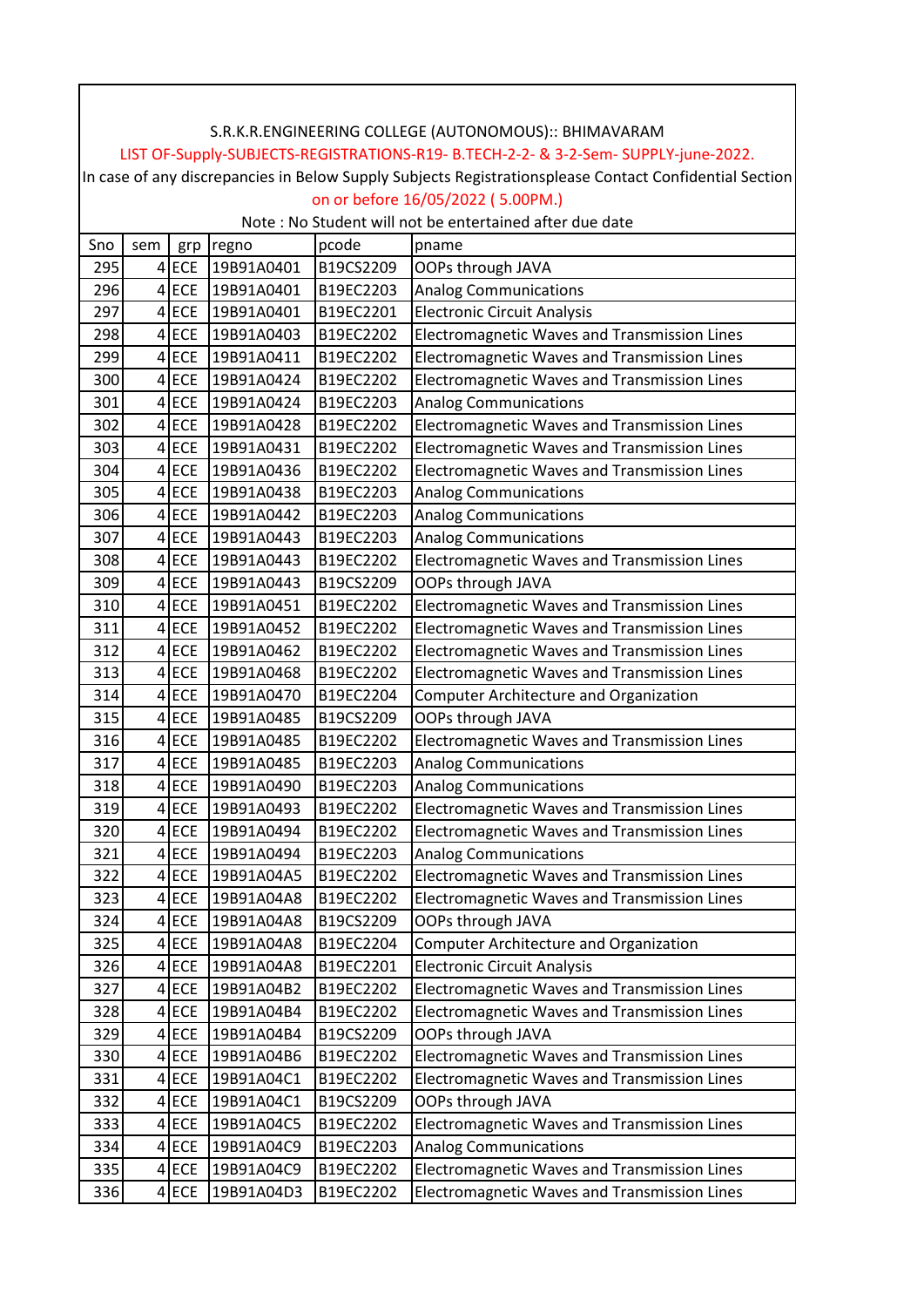|     | S.R.K.R.ENGINEERING COLLEGE (AUTONOMOUS):: BHIMAVARAM                                                  |         |            |           |                                                         |  |  |  |  |
|-----|--------------------------------------------------------------------------------------------------------|---------|------------|-----------|---------------------------------------------------------|--|--|--|--|
|     | LIST OF-Supply-SUBJECTS-REGISTRATIONS-R19- B.TECH-2-2- & 3-2-Sem- SUPPLY-june-2022.                    |         |            |           |                                                         |  |  |  |  |
|     | In case of any discrepancies in Below Supply Subjects Registrationsplease Contact Confidential Section |         |            |           |                                                         |  |  |  |  |
|     | on or before 16/05/2022 (5.00PM.)                                                                      |         |            |           |                                                         |  |  |  |  |
|     |                                                                                                        |         |            |           | Note: No Student will not be entertained after due date |  |  |  |  |
| Sno | sem                                                                                                    | grp     | regno      | pcode     | pname                                                   |  |  |  |  |
| 337 |                                                                                                        | $4$ ECE | 19B91A04D5 | B19EC2202 | Electromagnetic Waves and Transmission Lines            |  |  |  |  |
| 338 |                                                                                                        | $4$ ECE | 19B91A04D5 | B19EC2203 | <b>Analog Communications</b>                            |  |  |  |  |
| 339 |                                                                                                        | $4$ ECE | 19B91A04D6 | B19EC2203 | <b>Analog Communications</b>                            |  |  |  |  |
| 340 |                                                                                                        | $4$ ECE | 19B91A04D6 | B19EC2204 | <b>Computer Architecture and Organization</b>           |  |  |  |  |
| 341 |                                                                                                        | $4$ ECE | 19B91A04D6 | B19EC2202 | Electromagnetic Waves and Transmission Lines            |  |  |  |  |
| 342 |                                                                                                        | $4$ ECE | 19B91A04D6 | B19EC2201 | <b>Electronic Circuit Analysis</b>                      |  |  |  |  |
| 343 |                                                                                                        | $4$ ECE | 19B91A04E6 | B19EC2202 | Electromagnetic Waves and Transmission Lines            |  |  |  |  |
| 344 |                                                                                                        | $4$ ECE | 19B91A04E6 | B19EC2204 | <b>Computer Architecture and Organization</b>           |  |  |  |  |
| 345 |                                                                                                        | $4$ ECE | 19B91A04E6 | B19CS2209 | OOPs through JAVA                                       |  |  |  |  |
| 346 |                                                                                                        | $4$ ECE | 19B91A04E8 | B19EC2202 | Electromagnetic Waves and Transmission Lines            |  |  |  |  |
| 347 |                                                                                                        | $4$ ECE | 19B91A04F2 | B19EC2202 | Electromagnetic Waves and Transmission Lines            |  |  |  |  |
| 348 |                                                                                                        | $4$ ECE | 19B91A04G1 | B19EC2202 | <b>Electromagnetic Waves and Transmission Lines</b>     |  |  |  |  |
| 349 |                                                                                                        | $4$ ECE | 19B91A04G1 | B19EC2203 | <b>Analog Communications</b>                            |  |  |  |  |
| 350 |                                                                                                        | $4$ ECE | 19B91A04G8 | B19EC2202 | Electromagnetic Waves and Transmission Lines            |  |  |  |  |
| 351 |                                                                                                        | $4$ ECE | 19B91A04H5 | B19EC2202 | Electromagnetic Waves and Transmission Lines            |  |  |  |  |
| 352 |                                                                                                        | $4$ ECE | 19B91A04H6 | B19EC2202 | Electromagnetic Waves and Transmission Lines            |  |  |  |  |
| 353 |                                                                                                        | $4$ ECE | 19B91A04H7 | B19EC2203 | <b>Analog Communications</b>                            |  |  |  |  |
| 354 |                                                                                                        | $4$ ECE | 19B91A04I1 | B19EC2201 | <b>Electronic Circuit Analysis</b>                      |  |  |  |  |
| 355 |                                                                                                        | $4$ ECE | 19B91A04I1 | B19EC2202 | Electromagnetic Waves and Transmission Lines            |  |  |  |  |
| 356 |                                                                                                        | $4$ ECE | 19B91A04J5 | B19EC2202 | Electromagnetic Waves and Transmission Lines            |  |  |  |  |
| 357 |                                                                                                        | $4$ ECE | 19B91A04J5 | B19CS2209 | OOPs through JAVA                                       |  |  |  |  |
| 358 |                                                                                                        | $4$ ECE | 19B91A04J9 | B19EC2202 | Electromagnetic Waves and Transmission Lines            |  |  |  |  |
| 359 |                                                                                                        | $4$ ECE | 19B91A04L4 | B19EC2202 | Electromagnetic Waves and Transmission Lines            |  |  |  |  |
| 360 |                                                                                                        | $4$ ECE | 19B91A04L9 | B19EC2202 | Electromagnetic Waves and Transmission Lines            |  |  |  |  |
| 361 |                                                                                                        | $4$ ECE | 19B91A04L9 | B19EC2203 | <b>Analog Communications</b>                            |  |  |  |  |
| 362 |                                                                                                        | $4$ ECE | 19B91A04L9 | B19CS2209 | OOPs through JAVA                                       |  |  |  |  |
| 363 |                                                                                                        | $4$ ECE | 19B91A04M0 | B19HS2201 | Management and Organizational Behavior                  |  |  |  |  |
| 364 |                                                                                                        | $4$ ECE | 19B91A04M0 | B19EC2202 | Electromagnetic Waves and Transmission Lines            |  |  |  |  |
| 365 |                                                                                                        | $4$ ECE | 19B91A04M4 | B19EC2202 | Electromagnetic Waves and Transmission Lines            |  |  |  |  |
| 366 |                                                                                                        | $4$ ECE | 19B91A04M4 | B19EC2203 | <b>Analog Communications</b>                            |  |  |  |  |
| 367 |                                                                                                        | $4$ ECE | 19B91A04M4 | B19EC2204 | <b>Computer Architecture and Organization</b>           |  |  |  |  |
| 368 |                                                                                                        | $4$ ECE | 19B91A04M9 | B19EC2203 | <b>Analog Communications</b>                            |  |  |  |  |
| 369 |                                                                                                        | $4$ ECE | 19B91A04M9 | B19EC2202 | Electromagnetic Waves and Transmission Lines            |  |  |  |  |
| 370 |                                                                                                        | $4$ ECE | 19B91A04M9 | B19EC2204 | Computer Architecture and Organization                  |  |  |  |  |
| 371 |                                                                                                        | $4$ ECE | 19B91A04N5 | B19EC2202 | Electromagnetic Waves and Transmission Lines            |  |  |  |  |
| 372 |                                                                                                        | $4$ ECE | 19B91A04P7 | B19EC2202 | Electromagnetic Waves and Transmission Lines            |  |  |  |  |
| 373 |                                                                                                        | $4$ ECE | 19B91A04P7 | B19EC2203 | <b>Analog Communications</b>                            |  |  |  |  |
| 374 |                                                                                                        | $4$ ECE | 19B91A04P8 | B19EC2202 | Electromagnetic Waves and Transmission Lines            |  |  |  |  |
| 375 |                                                                                                        | $4$ ECE | 19B91A04P9 | B19EC2202 | Electromagnetic Waves and Transmission Lines            |  |  |  |  |
| 376 |                                                                                                        | $4$ ECE | 19B91A04P9 | B19EC2203 | <b>Analog Communications</b>                            |  |  |  |  |
| 377 |                                                                                                        | $4$ ECE | 19B91A04Q6 | B19EC2203 | <b>Analog Communications</b>                            |  |  |  |  |
| 378 |                                                                                                        | $4$ ECE | 19B91A04Q6 | B19EC2204 | <b>Computer Architecture and Organization</b>           |  |  |  |  |
|     |                                                                                                        |         |            |           |                                                         |  |  |  |  |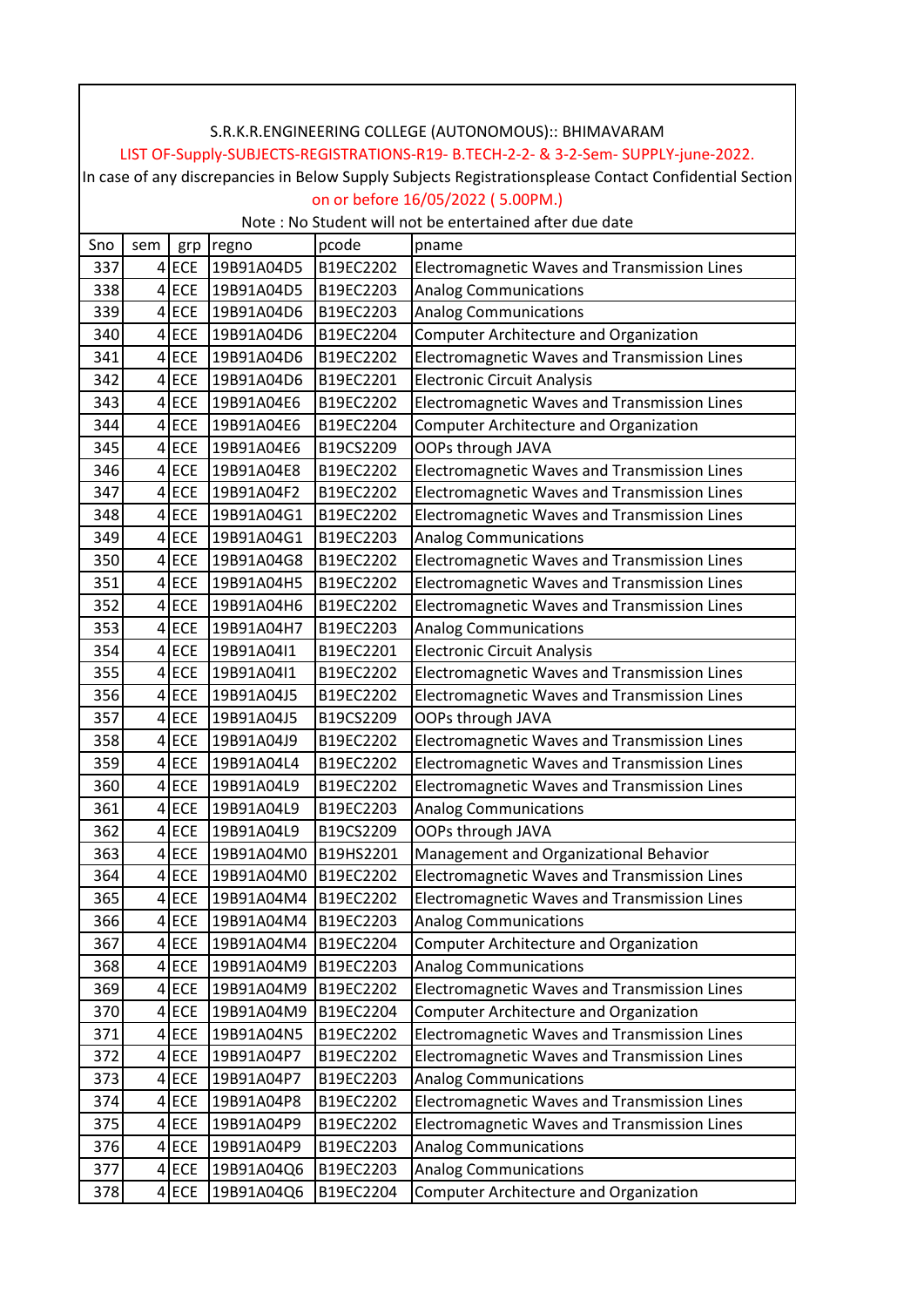|     | S.R.K.R.ENGINEERING COLLEGE (AUTONOMOUS):: BHIMAVARAM<br>LIST OF-Supply-SUBJECTS-REGISTRATIONS-R19- B.TECH-2-2- & 3-2-Sem- SUPPLY-june-2022. |            |            |           |                                              |  |  |  |  |  |
|-----|----------------------------------------------------------------------------------------------------------------------------------------------|------------|------------|-----------|----------------------------------------------|--|--|--|--|--|
|     | In case of any discrepancies in Below Supply Subjects Registrationsplease Contact Confidential Section                                       |            |            |           |                                              |  |  |  |  |  |
|     | on or before 16/05/2022 (5.00PM.)                                                                                                            |            |            |           |                                              |  |  |  |  |  |
|     | Note : No Student will not be entertained after due date                                                                                     |            |            |           |                                              |  |  |  |  |  |
| Sno | sem                                                                                                                                          | grp        | regno      | pcode     | pname                                        |  |  |  |  |  |
| 379 |                                                                                                                                              | $4$ ECE    | 19B91A04Q6 | B19EC2202 | Electromagnetic Waves and Transmission Lines |  |  |  |  |  |
| 380 |                                                                                                                                              | $4$ CSE    | 19B91A0511 | B19BS2202 | <b>Probability and Statistics</b>            |  |  |  |  |  |
| 381 |                                                                                                                                              | $4$ CSE    | 19B91A0541 | B19BS2202 | <b>Probability and Statistics</b>            |  |  |  |  |  |
| 382 |                                                                                                                                              | $4$ CSE    | 19B91A0541 | B19CS2201 | <b>Advanced Java Programming</b>             |  |  |  |  |  |
| 383 |                                                                                                                                              | $4$ CSE    | 19B91A0541 | B19CS2202 | <b>Operating Systems</b>                     |  |  |  |  |  |
| 384 |                                                                                                                                              | $4$ CSE    | 19B91A0541 | B19CS2203 | Data Base Management Systems                 |  |  |  |  |  |
| 385 |                                                                                                                                              | $4$ CSE    | 19B91A0541 | B19CS2204 | Design and Analysis of Algorithms            |  |  |  |  |  |
| 386 |                                                                                                                                              | $4$ CSE    | 19B91A0549 | B19CS2203 | Data Base Management Systems                 |  |  |  |  |  |
| 387 |                                                                                                                                              | $4$ CSE    | 19B91A0549 | B19CS2202 | <b>Operating Systems</b>                     |  |  |  |  |  |
| 388 |                                                                                                                                              | $4$ CSE    | 19B91A0563 | B19CS2202 | <b>Operating Systems</b>                     |  |  |  |  |  |
| 389 |                                                                                                                                              | $4$ CSE    | 19B91A0569 | B19CS2204 | Design and Analysis of Algorithms            |  |  |  |  |  |
| 390 | $\vert 4 \vert$                                                                                                                              | <b>CSE</b> | 19B91A05A1 | B19CS2204 | Design and Analysis of Algorithms            |  |  |  |  |  |
| 391 |                                                                                                                                              | $4$ CSE    | 19B91A05A1 | B19CS2203 | Data Base Management Systems                 |  |  |  |  |  |
| 392 |                                                                                                                                              | $4$ CSE    | 19B91A05A1 | B19CS2202 | <b>Operating Systems</b>                     |  |  |  |  |  |
| 393 |                                                                                                                                              | $4$ CSE    | 19B91A05A1 | B19CS2201 | <b>Advanced Java Programming</b>             |  |  |  |  |  |
| 394 |                                                                                                                                              | $4$ CSE    | 19B91A05A9 | B19CS2204 | Design and Analysis of Algorithms            |  |  |  |  |  |
| 395 |                                                                                                                                              | $4$ CSE    | 19B91A05B0 | B19CS2202 | <b>Operating Systems</b>                     |  |  |  |  |  |
| 396 |                                                                                                                                              | $4$ CSE    | 19B91A05C1 | B19CS2203 | Data Base Management Systems                 |  |  |  |  |  |
| 397 |                                                                                                                                              | $4$ CSE    | 19B91A05C7 | B19CS2201 | <b>Advanced Java Programming</b>             |  |  |  |  |  |
| 398 |                                                                                                                                              | $4$ CSE    | 19B91A05D5 | B19CS2202 | <b>Operating Systems</b>                     |  |  |  |  |  |
| 399 |                                                                                                                                              | $4$ CSE    | 19B91A05D5 | B19CS2204 | Design and Analysis of Algorithms            |  |  |  |  |  |
| 400 |                                                                                                                                              | $4$ CSE    | 19B91A05D9 | B19CS2204 | Design and Analysis of Algorithms            |  |  |  |  |  |
| 401 |                                                                                                                                              | $4$ CSE    | 19B91A05D9 | B19BS2202 | <b>Probability and Statistics</b>            |  |  |  |  |  |
| 402 |                                                                                                                                              | $4$ CSE    | 19B91A05J8 | B19CS2202 | <b>Operating Systems</b>                     |  |  |  |  |  |
| 403 |                                                                                                                                              | $4$ CSE    | 19B91A05M2 | B19CS2201 | Advanced Java Programming                    |  |  |  |  |  |
| 404 |                                                                                                                                              | $4$ CSE    | 19B91A05M2 | B19BS2202 | <b>Probability and Statistics</b>            |  |  |  |  |  |
| 405 |                                                                                                                                              | $4$ CSE    | 19B91A05P8 | B19BS2202 | <b>Probability and Statistics</b>            |  |  |  |  |  |
| 406 | $\vert 4 \vert$                                                                                                                              | <b>CSE</b> | 19B91A05P8 | B19CS2203 | Data Base Management Systems                 |  |  |  |  |  |
| 407 | $\vert$                                                                                                                                      | <b>CSE</b> | 19B91A05Q3 | B19BS2202 | <b>Probability and Statistics</b>            |  |  |  |  |  |
| 408 |                                                                                                                                              | $4$ CSE    | 19B91A05Q6 | B19BS2202 | <b>Probability and Statistics</b>            |  |  |  |  |  |
| 409 |                                                                                                                                              | $4$ CSE    | 19B91A05Q6 | B19CS2201 | <b>Advanced Java Programming</b>             |  |  |  |  |  |
| 410 |                                                                                                                                              | $4$  IT    | 19B91A1272 | B19IT2202 | <b>Operating Systems</b>                     |  |  |  |  |  |
| 411 |                                                                                                                                              | $4$  IT    | 19B91A1280 | B19BS2202 | <b>Probability and Statistics</b>            |  |  |  |  |  |
| 412 |                                                                                                                                              | $4$  IT    | 19B91A1280 | B19IT2204 | Theory of Computation                        |  |  |  |  |  |
| 413 |                                                                                                                                              | $4$  IT    | 19B91A1288 | B19IT2201 | Java Programming                             |  |  |  |  |  |
| 414 |                                                                                                                                              | $4$  IT    | 19B91A1294 | B19IT2201 | Java Programming                             |  |  |  |  |  |
| 415 |                                                                                                                                              | $4$  IT    | 19B91A1294 | B19IT2202 | <b>Operating Systems</b>                     |  |  |  |  |  |
| 416 |                                                                                                                                              | $4$  IT    | 19B91A1294 | B19IT2203 | Database Management Systems                  |  |  |  |  |  |
| 417 |                                                                                                                                              | $4$  IT    | 19B91A1294 | B19BS2202 | <b>Probability and Statistics</b>            |  |  |  |  |  |
| 418 |                                                                                                                                              | $4$  IT    | 19B91A1294 | B19IT2204 | Theory of Computation                        |  |  |  |  |  |
| 419 |                                                                                                                                              | $4$  IT    | 19B91A12A0 | B19IT2201 | Java Programming                             |  |  |  |  |  |
| 420 |                                                                                                                                              | $4$ IT     | 19B91A12B2 | B19IT2202 | <b>Operating Systems</b>                     |  |  |  |  |  |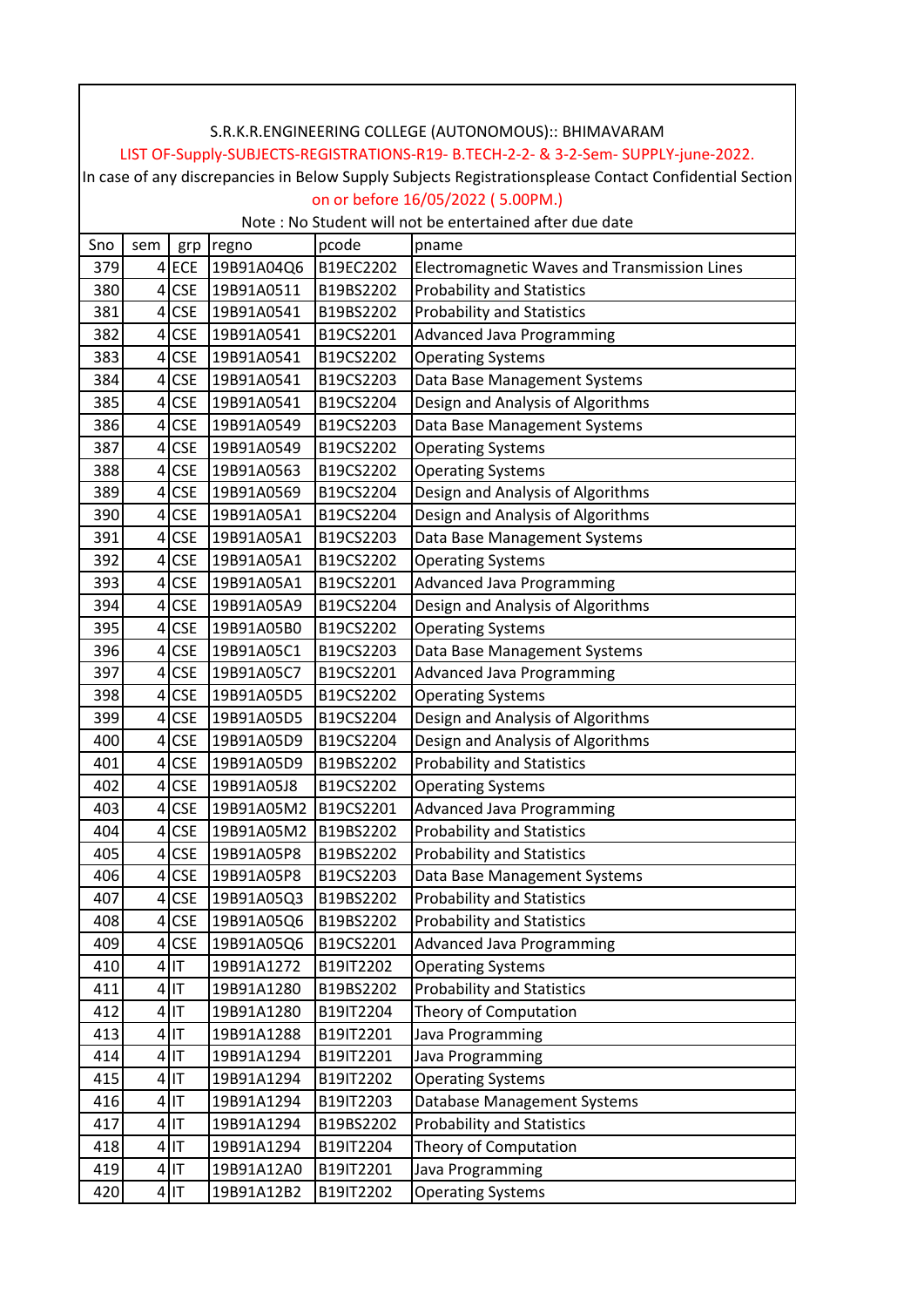|     | S.R.K.R.ENGINEERING COLLEGE (AUTONOMOUS):: BHIMAVARAM                                                  |                              |            |           |                                           |  |  |  |  |  |
|-----|--------------------------------------------------------------------------------------------------------|------------------------------|------------|-----------|-------------------------------------------|--|--|--|--|--|
|     | LIST OF-Supply-SUBJECTS-REGISTRATIONS-R19- B.TECH-2-2- & 3-2-Sem- SUPPLY-june-2022.                    |                              |            |           |                                           |  |  |  |  |  |
|     | In case of any discrepancies in Below Supply Subjects Registrationsplease Contact Confidential Section |                              |            |           |                                           |  |  |  |  |  |
|     | on or before 16/05/2022 (5.00PM.)                                                                      |                              |            |           |                                           |  |  |  |  |  |
|     | Note: No Student will not be entertained after due date                                                |                              |            |           |                                           |  |  |  |  |  |
| Sno | sem                                                                                                    | grp                          | regno      | pcode     | pname                                     |  |  |  |  |  |
| 421 |                                                                                                        | $4$  IT                      | 19B91A12B2 | B19IT2204 | Theory of Computation                     |  |  |  |  |  |
| 422 |                                                                                                        | $4$  IT                      | 19B91A12D8 | B19BS2202 | <b>Probability and Statistics</b>         |  |  |  |  |  |
| 423 |                                                                                                        | $4$  IT                      | 19B91A12E1 | B19BS2202 | <b>Probability and Statistics</b>         |  |  |  |  |  |
| 424 |                                                                                                        | $4$ IT                       | 19B91A12E1 | B19IT2201 | Java Programming                          |  |  |  |  |  |
| 425 |                                                                                                        | $4$  IT                      | 19B91A12E5 | B19IT2203 | Database Management Systems               |  |  |  |  |  |
| 426 | $\vert 4 \vert$                                                                                        | <b>CE</b>                    | 19B91B0104 | B19CE2204 | <b>Hydraulics and Hydraulic Machinery</b> |  |  |  |  |  |
| 427 | $\vert 4 \vert$                                                                                        | <b>CE</b>                    | 19B91B0105 | B19CE2204 | <b>Hydraulics and Hydraulic Machinery</b> |  |  |  |  |  |
| 428 | 4 <sup>1</sup>                                                                                         | <b>CE</b>                    | 19B91B0105 | B19CE2202 | <b>Structural Analysis-I</b>              |  |  |  |  |  |
| 429 |                                                                                                        | $4$ CE                       | 19B91B0105 | B19CE2201 | <b>Engineering Geology</b>                |  |  |  |  |  |
| 430 | 4                                                                                                      | <b>CE</b>                    | 19B91B0106 | B19CE2202 | <b>Structural Analysis-I</b>              |  |  |  |  |  |
| 431 | 4 <sup>1</sup>                                                                                         | CE                           | 19B91B0106 | B19CE2204 | <b>Hydraulics and Hydraulic Machinery</b> |  |  |  |  |  |
| 432 | $\overline{4}$                                                                                         | <b>CE</b>                    | 19B91B0107 | B19CE2204 | Hydraulics and Hydraulic Machinery        |  |  |  |  |  |
| 433 | $\vert$                                                                                                | <b>CE</b>                    | 19B91B0107 | B19CE2202 | <b>Structural Analysis-I</b>              |  |  |  |  |  |
| 434 |                                                                                                        | $4$ CE                       | 19B91B0110 | B19CE2202 | <b>Structural Analysis-I</b>              |  |  |  |  |  |
| 435 | 4 <sup>1</sup>                                                                                         | <b>CE</b>                    | 19B91B0110 | B19CE2204 | <b>Hydraulics and Hydraulic Machinery</b> |  |  |  |  |  |
| 436 | $\vert 4 \vert$                                                                                        | CE                           | 19B91B0112 | B19CE2202 | <b>Structural Analysis-I</b>              |  |  |  |  |  |
| 437 | $\vert 4 \vert$                                                                                        | <b>CE</b>                    | 19B91B0122 | B19CE2202 | <b>Structural Analysis-I</b>              |  |  |  |  |  |
| 438 |                                                                                                        | $4$ CE                       | 19B91B0122 | B19CE2205 | Environmental Engineering-II              |  |  |  |  |  |
| 439 | $\overline{4}$                                                                                         | <b>CE</b>                    | 19B91B0125 | B19CE2202 | <b>Structural Analysis-I</b>              |  |  |  |  |  |
| 440 | 4 <sup>1</sup>                                                                                         | <b>CE</b>                    | 19B91B0128 | B19CE2202 | Structural Analysis-I                     |  |  |  |  |  |
| 441 | 4 <sup>1</sup>                                                                                         | <b>CE</b>                    | 19B91B0128 | B19CE2205 | Environmental Engineering-II              |  |  |  |  |  |
| 442 | $\vert 4 \vert$                                                                                        | CE                           | 19B91B0128 | B19CE2203 | <b>Concrete Technology</b>                |  |  |  |  |  |
| 443 |                                                                                                        | $4$ CE                       | 19B91B0128 | B19CE2204 | <b>Hydraulics and Hydraulic Machinery</b> |  |  |  |  |  |
| 444 | 4                                                                                                      | <b>CE</b>                    | 19B91B0129 | B19CE2204 | <b>Hydraulics and Hydraulic Machinery</b> |  |  |  |  |  |
| 445 | $\vert$                                                                                                | <b>CE</b>                    | 19B91B0129 | B19CE2205 | Environmental Engineering-II              |  |  |  |  |  |
| 446 | $\vert 4 \vert$                                                                                        | <b>CE</b>                    | 19B91B0129 | B19CE2202 | <b>Structural Analysis-I</b>              |  |  |  |  |  |
| 447 | 4                                                                                                      | <b>CE</b>                    | 19B91B0132 | B19CE2202 | <b>Structural Analysis-I</b>              |  |  |  |  |  |
| 448 | $\vert 4 \vert$                                                                                        | $\mathsf{CE}\hspace{0.01in}$ | 19B91B0134 | B19CE2202 | <b>Structural Analysis-I</b>              |  |  |  |  |  |
| 449 | $\vert 4 \vert$                                                                                        | CE                           | 19B91B0142 | B19CE2202 | <b>Structural Analysis-I</b>              |  |  |  |  |  |
| 450 |                                                                                                        | $4$ CE                       | 19B91B0145 | B19CE2202 | <b>Structural Analysis-I</b>              |  |  |  |  |  |
| 451 | $\vert 4 \vert$                                                                                        | CE                           | 19B91B0145 | B19CE2204 | <b>Hydraulics and Hydraulic Machinery</b> |  |  |  |  |  |
| 452 | $\vert 4 \vert$                                                                                        | <b>CE</b>                    | 19B91B0146 | B19CE2204 | <b>Hydraulics and Hydraulic Machinery</b> |  |  |  |  |  |
| 453 | $\vert$                                                                                                | CE                           | 19B91B0146 | B19CE2202 | <b>Structural Analysis-I</b>              |  |  |  |  |  |
| 454 |                                                                                                        | $4$ CSE                      | 19B91B0507 | B19BS2202 | <b>Probability and Statistics</b>         |  |  |  |  |  |
| 455 |                                                                                                        | $4$ CSE                      | 19B91B0507 | B19CS2202 | <b>Operating Systems</b>                  |  |  |  |  |  |
| 456 | 4                                                                                                      | <b>CSE</b>                   | 19B91B0507 | B19CS2203 | Data Base Management Systems              |  |  |  |  |  |
| 457 | 4 <sup>1</sup>                                                                                         | <b>CSE</b>                   | 19B91B0507 | B19CS2204 | Design and Analysis of Algorithms         |  |  |  |  |  |
| 458 | 4                                                                                                      | <b>CSE</b>                   | 19B91B0532 | B19CS2204 | Design and Analysis of Algorithms         |  |  |  |  |  |
| 459 | $\vert$                                                                                                | <b>CSE</b>                   | 19B91B0532 | B19CS2203 | Data Base Management Systems              |  |  |  |  |  |
| 460 |                                                                                                        | $4$ CSE                      | 19B91B0532 | B19CS2201 | <b>Advanced Java Programming</b>          |  |  |  |  |  |
| 461 |                                                                                                        | $4$ CSE                      | 19B91B0551 | B19CS2203 | Data Base Management Systems              |  |  |  |  |  |
| 462 |                                                                                                        | $4$ CSE                      | 19B91B0551 | B19CS2204 | Design and Analysis of Algorithms         |  |  |  |  |  |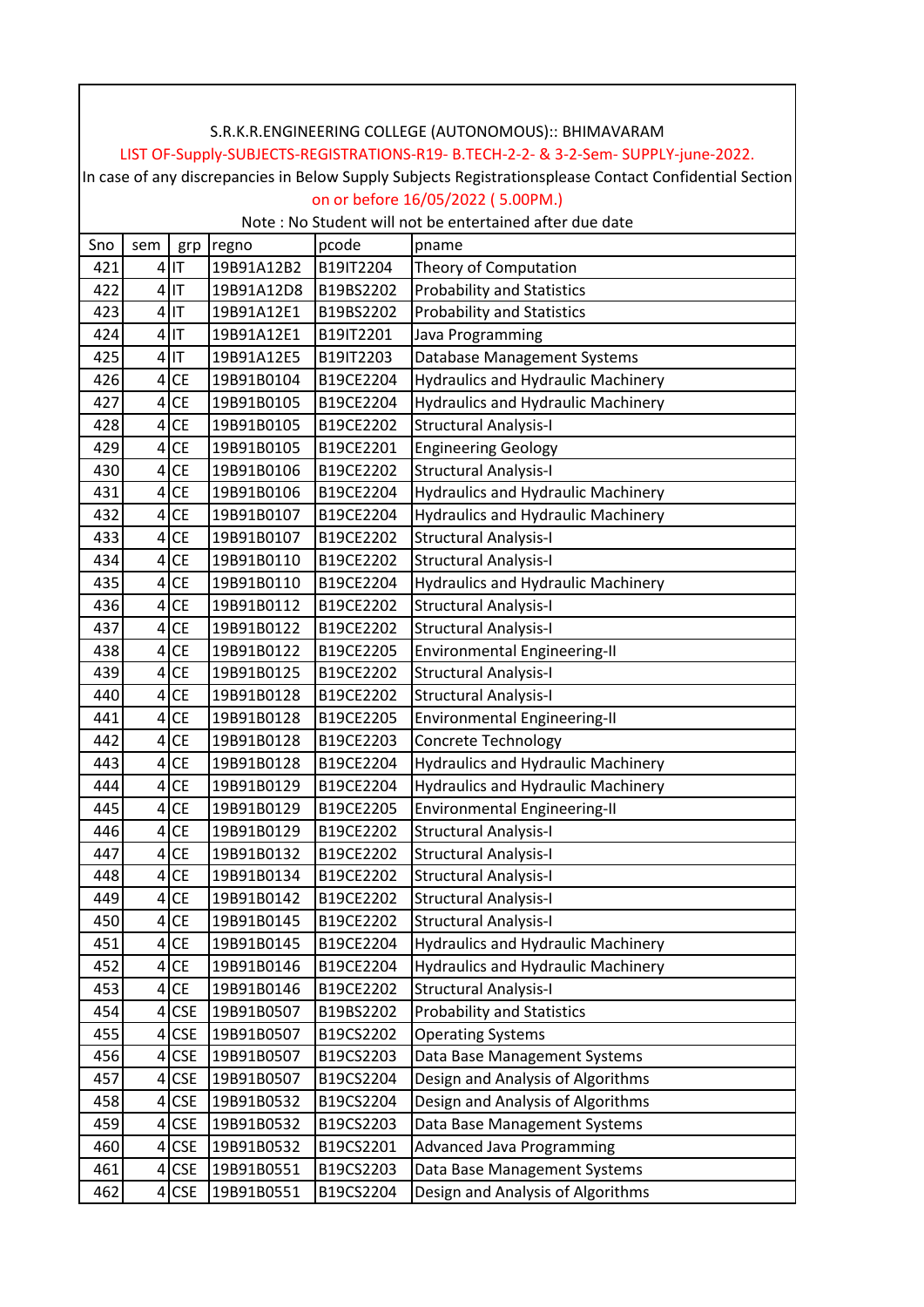|            | S.R.K.R.ENGINEERING COLLEGE (AUTONOMOUS):: BHIMAVARAM                                                  |            |                                |                        |                                                                             |  |  |  |  |
|------------|--------------------------------------------------------------------------------------------------------|------------|--------------------------------|------------------------|-----------------------------------------------------------------------------|--|--|--|--|
|            | LIST OF-Supply-SUBJECTS-REGISTRATIONS-R19- B.TECH-2-2- & 3-2-Sem- SUPPLY-june-2022.                    |            |                                |                        |                                                                             |  |  |  |  |
|            | In case of any discrepancies in Below Supply Subjects Registrationsplease Contact Confidential Section |            |                                |                        |                                                                             |  |  |  |  |
|            | on or before 16/05/2022 (5.00PM.)                                                                      |            |                                |                        |                                                                             |  |  |  |  |
|            |                                                                                                        |            |                                |                        | Note : No Student will not be entertained after due date                    |  |  |  |  |
| Sno        | sem                                                                                                    | grp        | regno                          | pcode                  | pname                                                                       |  |  |  |  |
| 463        |                                                                                                        | $4$ CSE    | 19B91B0563                     | B19CS2203              | Data Base Management Systems                                                |  |  |  |  |
| 464        | $\vert 4 \vert$                                                                                        | <b>CSE</b> | 19B91B0563                     | B19BS2202              | <b>Probability and Statistics</b>                                           |  |  |  |  |
| 465        |                                                                                                        | $4$ EEE    | 20B95A0207                     | B19HS2201              | Management and Organizational Behavior                                      |  |  |  |  |
| 466        |                                                                                                        | $4$ EEE    | 20B95A0207                     | B19EE2203              | <b>Signals and Systems</b>                                                  |  |  |  |  |
| 467        |                                                                                                        | $4$ EEE    | 20B95A0215                     | B19EE2202              | Digital Electronics and Logic Design                                        |  |  |  |  |
| 468        |                                                                                                        | $4$ EEE    | 20B95A0215                     | B19EE2203              | <b>Signals and Systems</b>                                                  |  |  |  |  |
| 469        |                                                                                                        | $4$ EEE    | 20B95A0224                     | B19EE2202              | Digital Electronics and Logic Design                                        |  |  |  |  |
| 470        |                                                                                                        | $4$ EEE    | 20B95A0224                     | B19CS2209              | OOPs through JAVA                                                           |  |  |  |  |
| 471        |                                                                                                        | $4$ EEE    | 20B95A0231                     | B19CS2209              | OOPs through JAVA                                                           |  |  |  |  |
| 472        |                                                                                                        | $4$ EEE    | 20B95A0231                     | B19ME2207              | Prime Movers and Pumps                                                      |  |  |  |  |
| 473        |                                                                                                        | $4$ EEE    | 20B95A0231                     | B19EE2202              | Digital Electronics and Logic Design                                        |  |  |  |  |
| 474        |                                                                                                        | $4$ EEE    | 20B95A0231                     | B19EE2203              | <b>Signals and Systems</b>                                                  |  |  |  |  |
| 475<br>476 |                                                                                                        | $4$ EEE    | 20B95A0241<br>4 MEC 20B95A0311 | B19EE2203<br>B19ME2201 | <b>Signals and Systems</b>                                                  |  |  |  |  |
| 477        |                                                                                                        |            | 4 MEC 20B95A0312               | B19BS2201              | <b>Advanced Strength of Materials</b><br>Mathematics-IV                     |  |  |  |  |
| 478        |                                                                                                        |            | 4 MEC 20B95A0318               | B19BS2201              | Mathematics-IV                                                              |  |  |  |  |
| 479        |                                                                                                        |            | 4 MEC 20B95A0318               | B19ME2202              |                                                                             |  |  |  |  |
| 480        |                                                                                                        |            | 4 MEC 20B95A0318               | B19ME2201              | <b>Applied Thermal Engineering</b><br><b>Advanced Strength of Materials</b> |  |  |  |  |
| 481        |                                                                                                        |            | 4 MEC 20B95A0318               | B19ME2203              | <b>Metal Cutting and Machine Tools</b>                                      |  |  |  |  |
| 482        |                                                                                                        |            | 4 MEC 20B95A0318               | B19ME2204              | <b>Fluid Mechanics</b>                                                      |  |  |  |  |
| 483        |                                                                                                        |            | 4 MEC 20B95A0319               | B19ME2204              | <b>Fluid Mechanics</b>                                                      |  |  |  |  |
| 484        |                                                                                                        |            | 4 MEC 20B95A0319               | B19ME2203              | Metal Cutting and Machine Tools                                             |  |  |  |  |
| 485        |                                                                                                        |            | 4 MEC 20B95A0323               | B19ME2203              | <b>Metal Cutting and Machine Tools</b>                                      |  |  |  |  |
| 486        |                                                                                                        |            | 4 MEC 20B95A0323               | B19ME2202              | <b>Applied Thermal Engineering</b>                                          |  |  |  |  |
| 487        |                                                                                                        |            | 4 MEC 20B95A0323               | B19ME2201              | <b>Advanced Strength of Materials</b>                                       |  |  |  |  |
| 488        |                                                                                                        |            | 4 MEC 20B95A0323               | B19BS2201              | Mathematics-IV                                                              |  |  |  |  |
| 489        |                                                                                                        |            | 4 MEC 20B95A0323               | B19HS2202              | Managerial Economics and Financial Accountancy                              |  |  |  |  |
| 490        |                                                                                                        |            | 4 MEC 20B95A0323               | B19ME2204              | <b>Fluid Mechanics</b>                                                      |  |  |  |  |
| 491        |                                                                                                        | $4$ ECE    | 20B95A0402                     | B19EC2202              | Electromagnetic Waves and Transmission Lines                                |  |  |  |  |
| 492        |                                                                                                        | $4$ ECE    | 20B95A0407                     | B19EC2202              | Electromagnetic Waves and Transmission Lines                                |  |  |  |  |
| 493        |                                                                                                        | $4$ ECE    | 20B95A0421                     | B19EC2202              | Electromagnetic Waves and Transmission Lines                                |  |  |  |  |
| 494        |                                                                                                        | $4$ ECE    | 20B95A0421                     | B19EC2203              | <b>Analog Communications</b>                                                |  |  |  |  |
| 495        |                                                                                                        | $4$ ECE    | 20B95A0421                     | B19CS2209              | OOPs through JAVA                                                           |  |  |  |  |
| 496        |                                                                                                        | $4$ ECE    | 20B95A0423                     | B19EC2202              | Electromagnetic Waves and Transmission Lines                                |  |  |  |  |
| 497        |                                                                                                        | $4$ ECE    | 20B95A0424                     | B19EC2202              | Electromagnetic Waves and Transmission Lines                                |  |  |  |  |
| 498        |                                                                                                        | $4$  IT    | 20B95A1212                     | B19BS2202              | <b>Probability and Statistics</b>                                           |  |  |  |  |
| 499        |                                                                                                        | $4$  IT    | 20B95A1213                     | B19BS2202              | <b>Probability and Statistics</b>                                           |  |  |  |  |
| 500        |                                                                                                        | $4$  IT    | 20B95A1213                     | B19IT2202              | <b>Operating Systems</b>                                                    |  |  |  |  |
| 501        |                                                                                                        | $4$  IT    | 20B95A1213                     | B19IT2204              | Theory of Computation                                                       |  |  |  |  |
| 502        |                                                                                                        | $4$  IT    | 20B95A1215                     | B19BS2202              | <b>Probability and Statistics</b>                                           |  |  |  |  |
| 503        |                                                                                                        | $4$  IT    | 20B95A1217                     | B19BS2202              | <b>Probability and Statistics</b>                                           |  |  |  |  |
| 504        |                                                                                                        | $4$  IT    | 20B95A1217                     | B19IT2202              | <b>Operating Systems</b>                                                    |  |  |  |  |